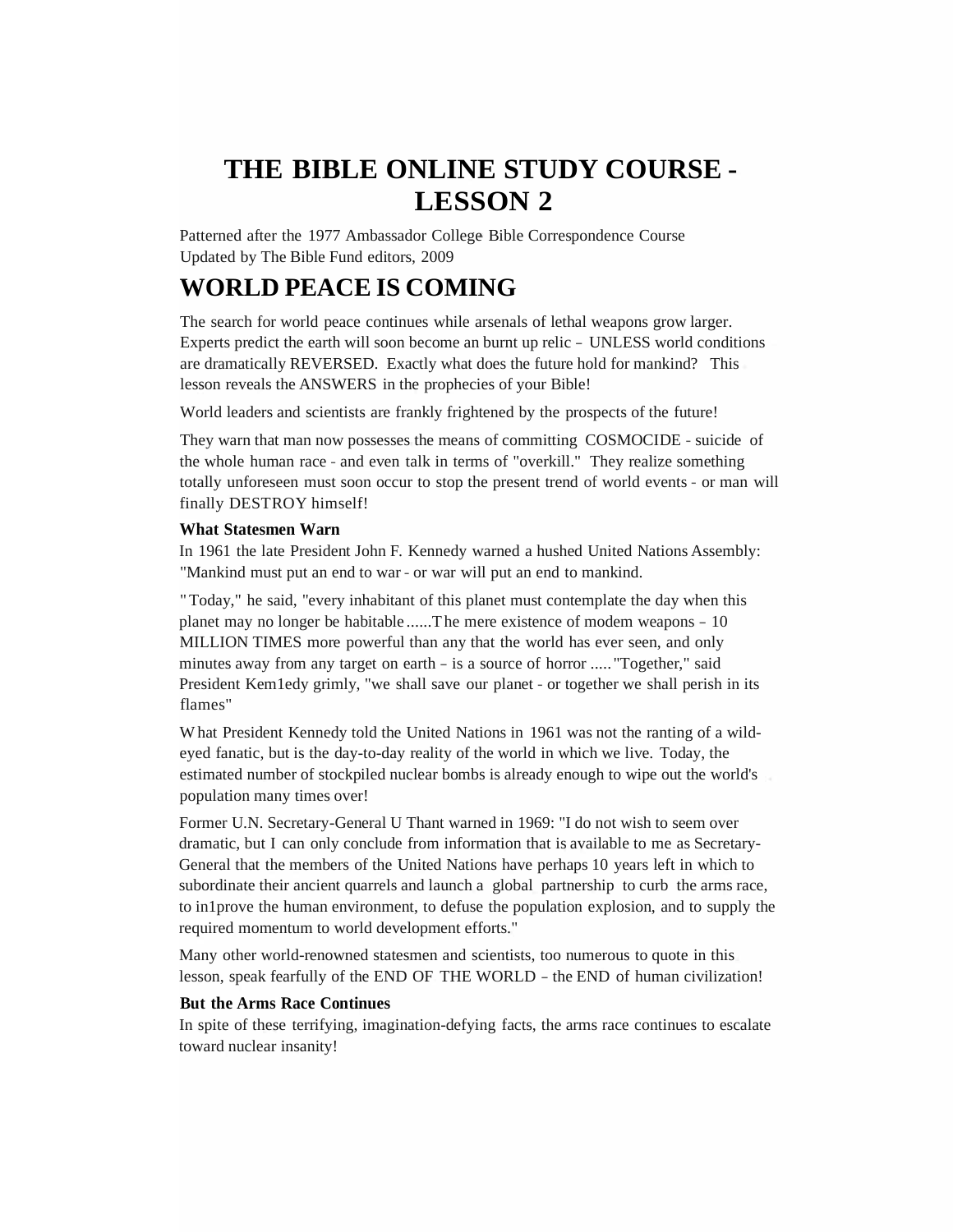Take a look at "MIRV" which stands for "Multiple Independently Targeted Reentry Vehicle." Instead of one missile carrying one warhead, the Russians and Americans have developed and deployed missiles which carry many warheads. One such MIRV can do the same job as could 10-14 missiles previously. With MIRV alone, the U.S. is capable of destroying the Russia many times over! And, of course, Russian MIRVscould similarly "overkill" the United States of America!

Staggering, but a fact nevertheless! The arms race is also spreading to outer space. The Russians have developed a "killer satellite" capable of blowing up American early warning satellites. But what's to prevent the design of satellites capable of carrying hydrogen-bomb warheads and dropping them on preselected targets? Politicians and military experts generally agree that whoever gains military control of space will be able to rule the world!

What will come next?

Many other bizarre, frightening weapons are in various stages of development. These include the pure fusion weapon (a "clean" H-bomb), the neutron bomb, and the laser bomb. Scientists say any of these weapons theoretically has enough destructive potential to annihilate all life on the earth!

It sounds incredible, but it's true! And the record of history proves that every weapon man has ever developed was eventually used!

#### **Chemical and Biological Warfare**

Nuclear warfare is only one of many ways that could bring the total destruction of mankind in the very near future. Though the subject has been given little publicity, some nations are now producing new super-weapons which may be even deadlier than nuclear bombs! Fifteen nations, including the U. S. and Russia already have a chemical and biological warfare potential.

Tens of thousands of gallons of deadly nerve gas- odorless, tasteless and virtually invisible - have already been manufactured and stored. One drop, breathed or applied to the skin, can kill instantly!

Speaking about biological warfare, Dr. Barry Commoner, director of Washington University's Center for the Biology of Natural Systems, warned that chemical and biological agents make nuclear weapons "look like a child's toy."

Weapons of a chemical or biological nature are far less expensive to produce than complicated nuclear weapons. Any country with a good size brewery could manufacture germs about as easily as beer!

But a huge question mark hangs over the advisability of using biological weapons on an enemy nation. Even the best-informed scientists are afraid the after-effects of an all-out biological war might backfire! Epidemics could spread around the world.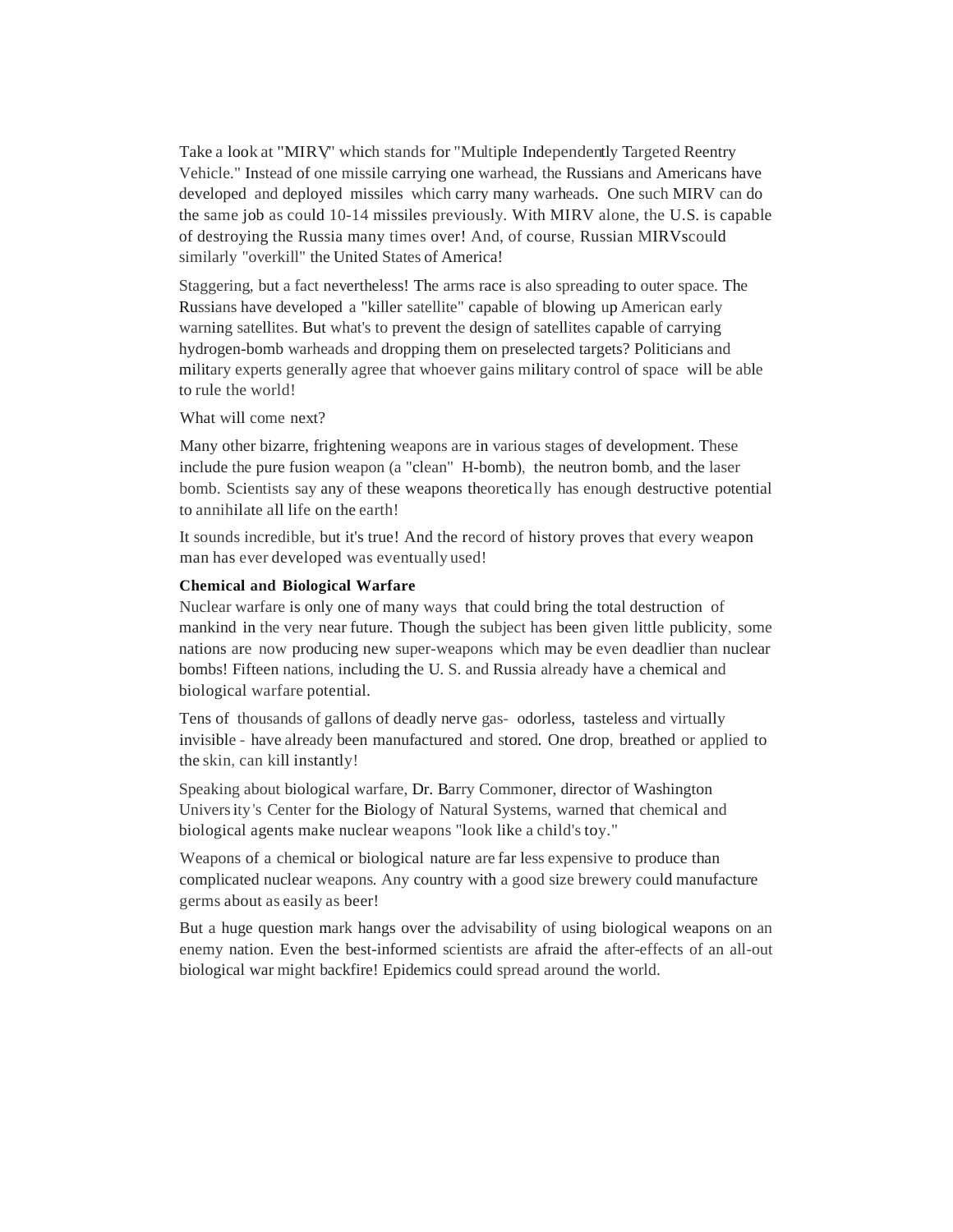Only one thing is certain. No one can predict what actually would happen, because such biological weapons have never been (nor can they ever be) adequately tested until they are actually used on the battlefield!

#### **Can Man-made Plagues Be Controlled?**

Scientists are faced with the grim question of whether or not a man-made plague could be controlled, once started, since full-scale testing is impossible. Dr. Commoner asserted that even natural epidemics are poorly understood, and that we can rarely predict how fast they will spread, or how many people will be affected.

Moreover, in biological warfare, he warned it is likely that the infectious agents will not be those which occur in natural epidemics, but special variants selected or modified in the biological warfare laboratory. In this case it would be nearly impossible to be confident about the actual course of an artificial epidemic, once it started. It might fizzle out, or it might spread so unexpectedly as to engulff riend and foe alike!

Abiological warfare experiment which aptly illustratesDr. Commoner 's fears took place during World War II. Now Safrin Gasses and Chemical viruses.

Britain tested biological weapons as early as 1941, when there was widespread fear that the Axis Powers might use germ warfare. In one test, Gruinard, a remote island off the northwest coast of Scotland, was sprayed with anthrax bacteria. The targets were sheep, which soon became infected and died. But the anthrax bacteria were so durable that the isle isstill unsafe for people today! It is expected to remain that way for at least another 100 years!

Because of the grave doubts arising from such experiments, some observers ominously conclude that "to initiate the use of plague or anthrax diseases that can kill more than 90 percent of their victims, would be to set in motion a DOOMSDAYMACHINE on the planet..." (Seymore M. Hersh, New York Times Magazine, Aug. 25, 1968).

## **There are Other Ways to Annihilation!**

There are yet several other global crisis which could lead to the utter destruction of mankind in the not-too-distantfuture.

Human life can only be sustained by air, water and food. But today man is polluting and poisoning all three of these necessities. Air pollution is now recognized as a growing international menace - one which not only threatens the health of man, but seriously affects the continued existence of all life.

Water pollution is another massive threat. Most of our rivers and lakes are so seriously polluted that supplies of drinkable water in many places have reached a CRISIS STAGE! Now, increasingly, it is being found that pollution is also seeping into our underground water supplies. A study by the U. S. Public Health Service indicates that millions of people in the United States are drinking water that is unfit for human consumption!

Man is infamous for having depleted and ruined the soil out of which his food must grow. More recently, he has vastly speeded up the process by using artificial fertilizers which actually defeat their very purpose by locking up other soil elements, thereby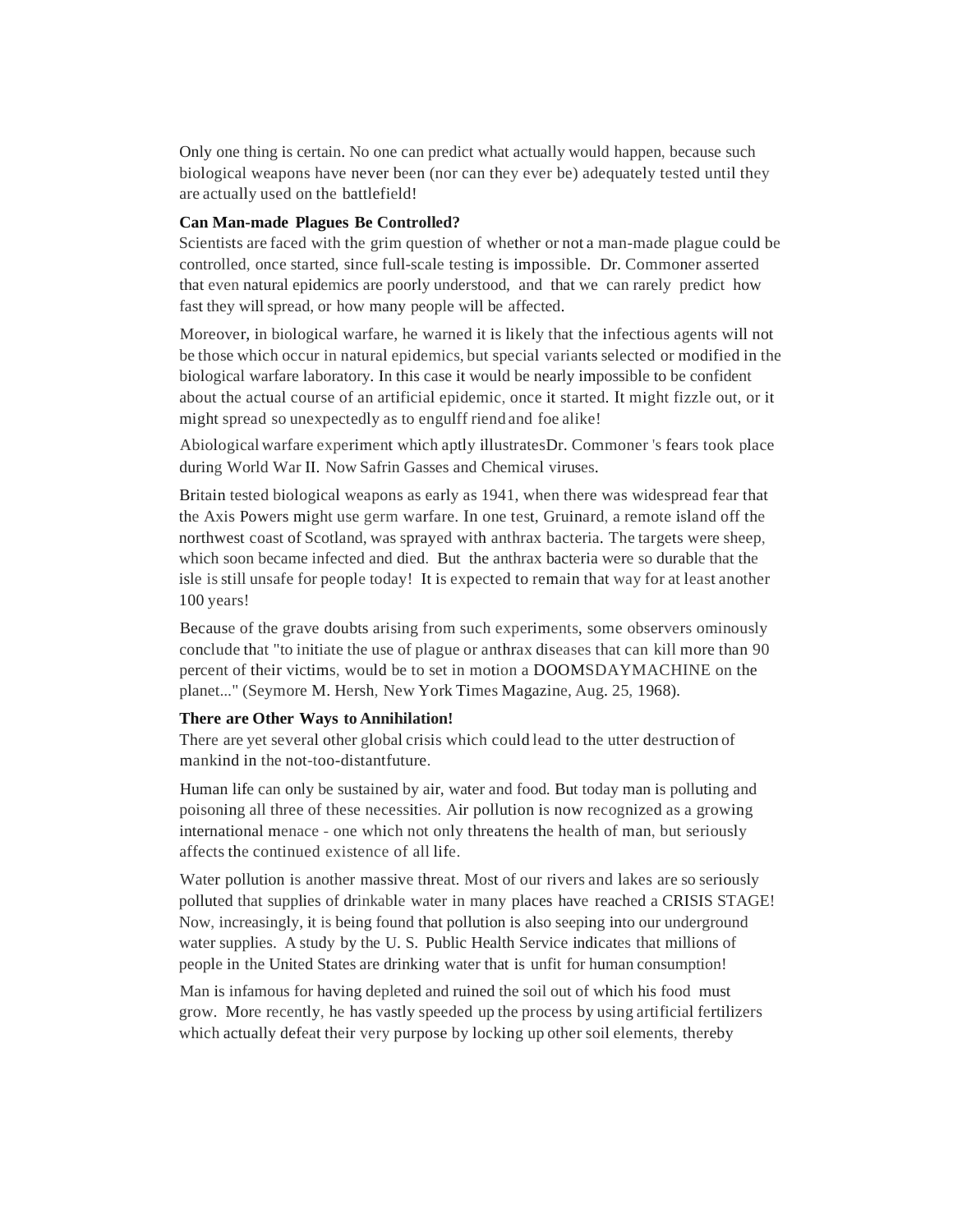robbing vegetables, grains and fruits grown in such soils of the life-sustaining minerals and vitamins necessary for good health. Modem man also uses poisonous insecticides which not only exterminate more helpful forms of life in the soil and air than hann ful, but also enter the ecological web of life and threaten the extinction of higher species of life. Even man himself is potentially in danger!

Other potential dangers to life are the host of inadequately tested rodenticides, fumicides, herbicides, flavor enhancers and artificial preservatives. Scientists fear that these and other products of our modem society could cause irrevocable damage to succeeding generations.

Add to these urgent problems the worldwide revolution in the weather- droughts, floods and earthquakes - and epidemics of disease. And if all these fast-accelerating evils do not destroy humanity soon, the experts say the effects of the POPULATION EXPLOSION will!

## **The Population Explosion**

Many leading scientists have warned that the greatest single crisis facing the world is the population explosion.

Although this explosive growth of the world's population has slowed down some within the last decade, it is still an unsettling fact that the sheer numbers are still increasing at the same time that fewer and fewer nations are self-sufficient in food production. Just six countries are the major food exporters to the rest of the world commun ity. If one or more of these exporter countries should experience serious shortfalls in food production due to bad weather or other unforeseen factors over several years, millionswill go hungry and vast numbers will starve to death!

Population experts reveal that if present trends continue, the earth's population will number over six billion people by the year 2000! How will they be fed? Hungry people are restless people. And starving people seldom just sit down and quietly die. They riot, revolt, pillage and murder in order to get food! Massive food shortages could spark future FOOD WARS which could finally engulf the entire world in horrible struggles for survival!

#### **What is Needed: "A Strong Hand From Someplace"**

An accurate appraisal of MAN'S ONLY HOPE for survival appeared in a leading U.S. news magazine in 1965. This appraisal indicated that among government officials the prevailing view is gaining acceptance that tensions and world problems are fast becoming too deep-seated to be solvedexcept "by a strong hand from someplace."

That strong hand is coming - but from a source most people least expect! The Prophet Isaiah reveals that source in your Bible: "Behold, the LORD GOD will come with STRONG HAND, and his arm shall rule for him..." (Isaiah 40:10).

Your Bible shows there IS HOPE for mankind! The great God of your Bible says He is going to send Jesus Christ again - this time to SAVE us from ourselves and to establish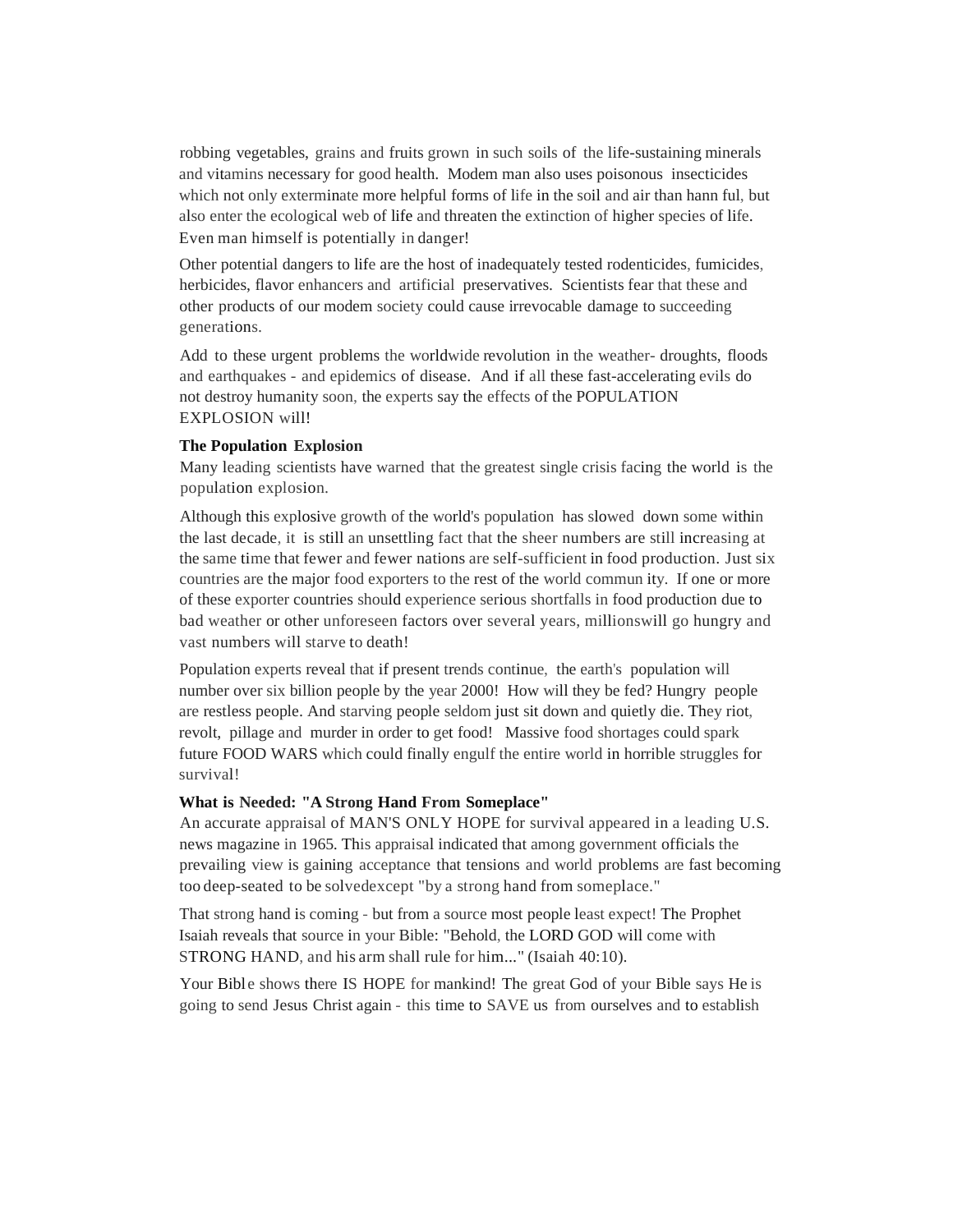the Government of God on earth! He will not allow the misguided scientific genius of man to destroy all life from this planet!

## Think of it!

The glorified Christ - returning in all the splendor, supernatural POWER and GLORY of God Almighty - coming to save mankind alive - coming to STOP escalating wars, nuclear mass destruction, human pain and suffering - coming to usher in peace, abundant well-being, happiness and joy for all mankind!

#### **This was Predicted Centuries Ago**

The sad state of our world was predicted and written in advance. Over 1900 years ago, the greatest newscaster the world has ever known foretold today's chaotic world conditions! He foresaw today's scientific discoveries and technological advancements. And He foresaw the outcome of it all.

He knew that men would produce the destructive forces that now threaten cosmocide! This famous newscaster warned: "And except that the Lord had shortened those days, no flesh should be saved [alive - Moffatt Trans.)" (Mark 13:20).

This great news prophet was Jesus Christ of Nazareth - the same Jesus who is coming again to intervene at the last moment for this world. What He foretold has been written in your Bible all these centuries. No other book is as up-to-date as your Bible!

Jesus Christ foretold today's world conditions in vivid language. He prophesied in advance the wars, famines, disease epidemics and natural disasters that are now occurring increasingly before our very eyes! Jesus gave the exact sequence of events that would take place in our modem, pulsating space age. Scientists and world leaders - most of whom know little of Bible prophecy, and even reject the Bible - readily admit that events He prophesied are taking place right now - in our generation!

For some time influent ial people have been using biblical tenninology to describe current world conditions. Notice just a few:

Dr. Binay Sen, former director of the U.N. Food and Agriculture Organization said, "If the rate of food production cannot be significantly increased, we must be prepared for the four horsemen of the Apocalypse."

Robert S. McNamara, former president of the World Bank: "We have to see the population problem as part ... of a much wider social and political crisis that grows deeper with each decade and threatens to round off this century with years of unrest and turbulence , a ' time of troubles' [emphasis ours] during which the forces of historical change threaten our frail twentieth-century society with disintegration."

Barbara Ward and Rene Dubos, research writers: "When we consider the planet's stillincreasing population, we may even wonder whether the traditional figure of the harvester may not be turning before our eyes into that other image of the man with the scythe - the archetypal image of Death itself."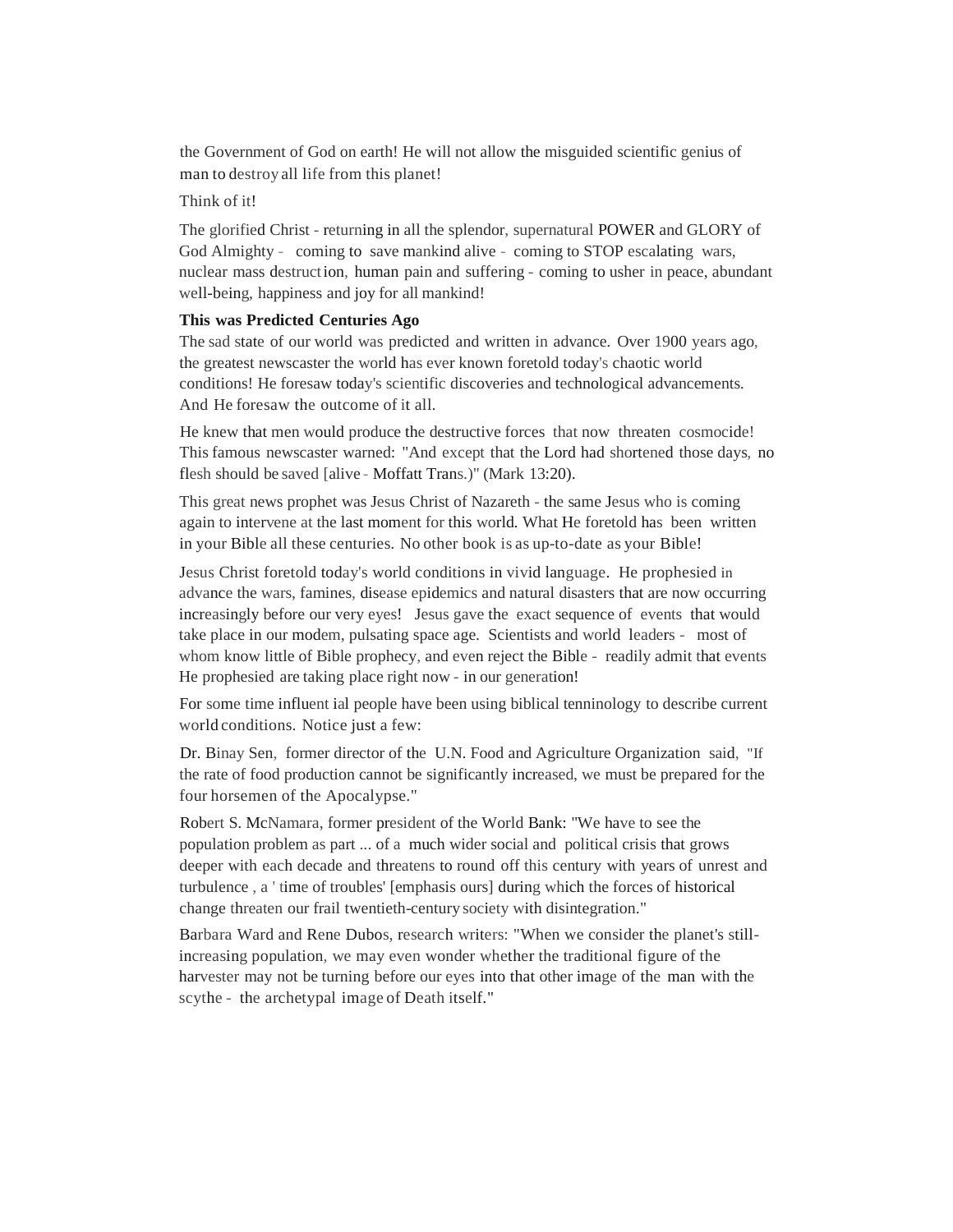## **Prophecy Is for us, TODAY!**

But some will still object, "There have always been 'prophets of doom.' People thought the world was coming to an end in the Middle Ages when the black death struck Europe.''

These skeptics simply do not understand God's timetable of prophecy. The end of man's rule must, and will, come as God has scheduled it. Though some had ignorantly thought otherwise, the end of man's rule was not due in the Middle Ages.

We need to understand that every prophecy has a definite time setting - usually not in the prophet's own day. Most prophecies of the Bible are yet to be fulfilled, and are for our time - TODAY!

Jesus taught that there is a timetable of prophecy - that certain specific events must occur in the months and years ahead before He returns to rescue humanity from annihilation. Let's begin to understand these prophecies. Let's learn exactly what the world's greatest newscaster foretold for our time.

But before we begin, be sure you have your Bible in front of you. You should turn to all the Scripture references given in answer to the questions we will ask - and carefully read them. PROVE what we say for yourself in your own Bible!

Thousands of our students have found that making notations in their lessons and Bibles as they study is especially helpful when they review their lessons later. Some also write or type out in full these scripture references.

Now let's begin.

## **LESSON2**

#### **There will be Scoffers in the Last Days**

Our day is the day of so-called "ChristianAtheism" when even theologians scoff at the idea of God 's existence and the prophesied interventionof Jesus Christ.

"Christ is no longer expected to come back," says John Robinson, Bishop of Woolwich, England, in his book The New Reformation. "I believe," continues Bishop Robinson, "that we must designate ours a post-Christian era, in the sense that a Christ is no longer expected. The present generation is unable to recognize Jesus as the Christ. They ask why should we see in this historical character the focus of all our hopes or the answer to all our problems?"

Notice that your Bible predicted this time of scoffers!

**1.** What did the Apostle Peter say would signal the "last days"? 2 Peter 3:3-4.

**COMMENT:** "Scoffers" is rendered "mockers" in the Moffatt translation.

**2.** Does God address a rebuke against such skepticism, especially to Israel? Ezekiel 12:21-23.

**COMMENT:** Surprising as it may seem, this prophecy and the entire book of Ezekiel were written primarily for our day! When this book was written, the nation oflsrael (not to be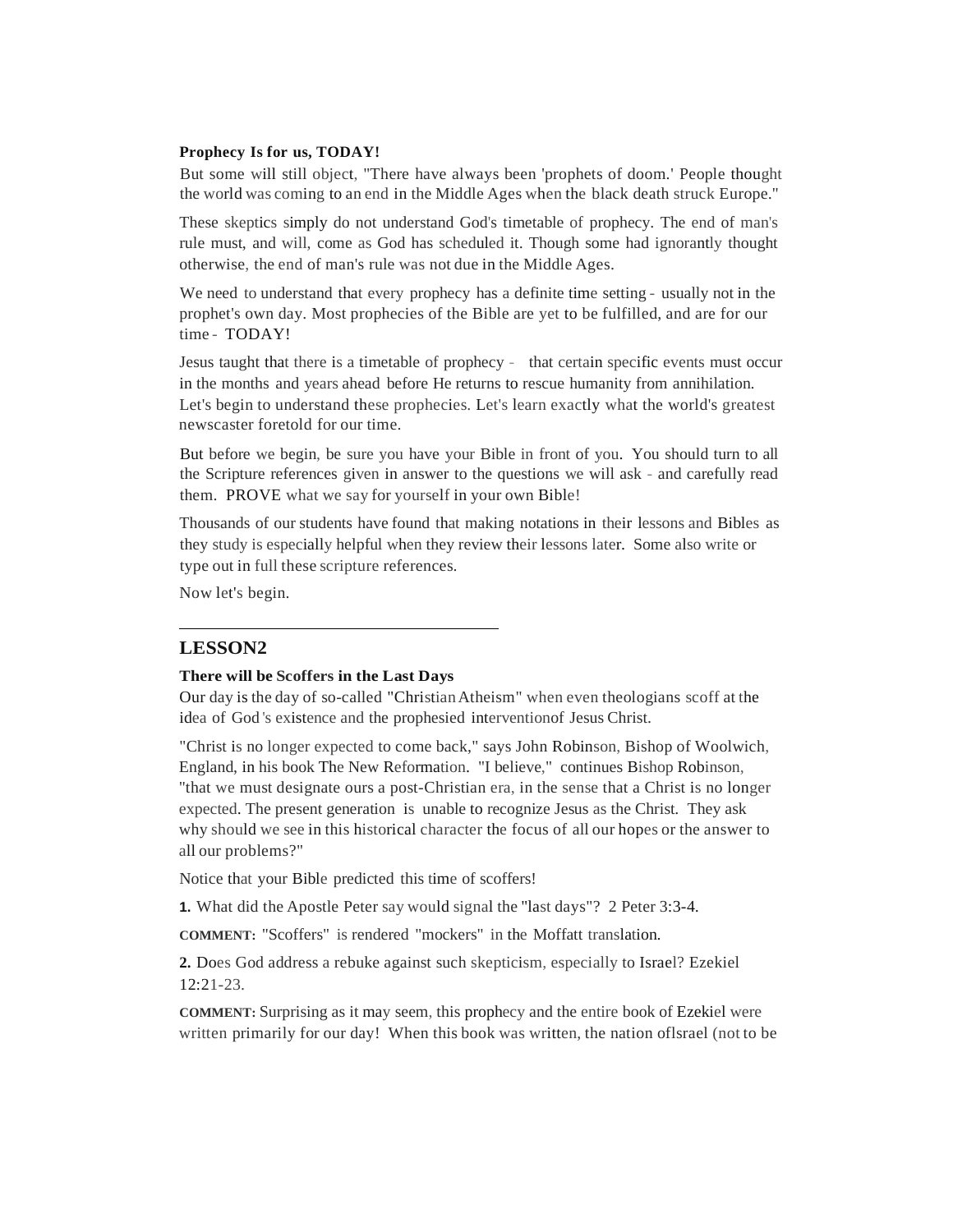confused with the modem nation oflsrael) had already fallen and been taken into captivity - from which she never returned - a full 120 years before.

History reveals that the ten-tribed nation oflsrael (the northern kingdom) was taken captive by the Assyrians in 721-718 B.C. However, by the time God spoke this prophecy to Ezekiel, about 600 B.C., Nebuchadnezzar of Babylon was attacking the Southern kingdom of Judah. Ezekiel was already in a Babylonian slave camp (Ezekiel 1:1), far from the regions where Israel had been carried by Assyria so long before. He was even farther from where some Israelites had subsequently migrated. (Mr. Herbert W. Armstrong's book, The United States and British Commonwealth in Prophecy, explains where they went, and who ancient Israel's descendants really are today.)

God gave Ezekiel a message to be delivered to Israel - a message about a future captivity. Yet Israel had already gone into its first and only captivity 120 long years before! Ezekiel's captors would not allow him to go to Israel to deliver that message. God knew he would not be able to go, before He gave him the prophecy. So, plainly, God did not expect the message to be delivered then and there.

But Ezekiel wrote the message so it would be preserved. And it is today in the hands of the people to whom it was sent - at precisely the time when God intended that they receive it!

**3.** Does God say that the doubters' proverb would prove worthless, and that the time would come when every vision would be fulfilled? Ezekiel 12:23, 25. What is the prophecy the modem-day descendants oflsrael do not want to believe? Ezekiel 12:20.

**COMMENT:** The people say time has already been so long that it is obvious the vision will never come to pass. God's answer is that everything prophesied will happen as predicted!

**4.** Even if people admit the fact that this calamity will come to pass, how do they try to rationalize it away? Verse 27. Does God answer there will be no reprieve from this sentence? Verse 28.

**5.** Before God sends major punishment upon a nation, does He always first reveal it to Hisservants? Amos 3:6-7.

**6.** Hosea 5:9 callsthe end time the "day ofrebuke." Do verses 8 and 9 indicate an endtime warning ministry to the nations of Israel? Compare these verses with Hosea 7:12.

7. For what age was Isaiah's prophecy primarily put in writing? Isaiah 30:8. (The better rendering of "time to come" is "the latter day," as given in the margin of many Bibles.) What does God say will be the character of people in "the latter day"? Verses 9-11. Then will their punishment come suddenly, though obvious signs had previously been visible? Verse 13.

**8.** Is one of the signs of the imminence of dire calamity the world's tendency to ignore and deny the peril? 1 Thessalonians 5:3.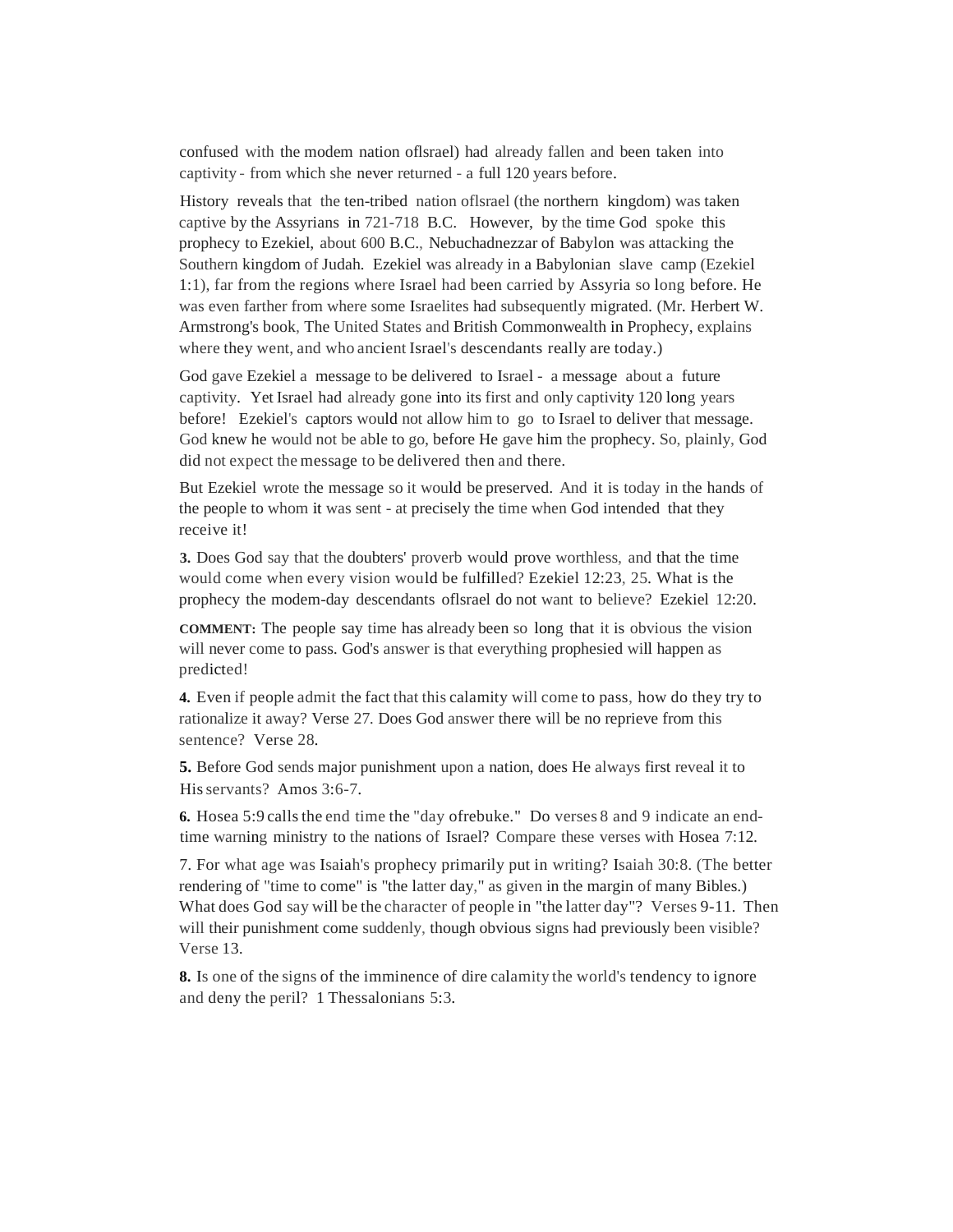**9.** What message does Isaiah give the mockers? Isaiah 28:22. Does God warn them of great destruction upon the whole earth? Same verse. Is it linked with the time of God's intervention in world affairs? Verse 21.

#### **Prophecy Has NOT Failed!**

Let's understand once and for all that prophecy has not failed. We need to realize that every prophecy has a definite time setting, a time usually not in the prophet's own day. One full third of the Bible is prophecy- and about 90% of all that prophecy still pertains to this prophesied "end time"!

With this in mind, let's notice certain KEY prophecies:

**1.** Was Joel's prophecy for his own day, or for the distant future? Joel 1:2-3, 15. What is the "day of the Lord"? Is it the time when God intervenes in world affairs? Joel 3:1-2, 11-14. When will this period of time occur - after great signs in the heavens? Verses 15-16. Is this plainly speaking of the time Christ will return? Matthew 24:29-31.

COMMENT: The "day of the Lord" is mentioned in many prophecies of the Bible. It always refers to the time when God will intervene in world affairs, cu lminating in the return of Jesus Christ to this earth.

**2.** Did the prophet Isaiah also prophesy of this time? Isaiah 24:17-21. What will happen "inthatday"? Isaiah 2:11-12.

**3.** Will all of the prophecies regarding the day of the Lord be fulfilled? Revelation  $10:5-7.$ 

**4.** Will any of the God-given prophecies FAIL to come to pass? Isaiah 55:11. Will the warning message given to the people by God's servants be fulfilled? Ezekiel 33:30-33. Is it a pleasant message? Verses 25-29.

**COMMENT:** Most people today are tired of hearing "bad news." Nevertheless, God's prophecies include BAD NEWS for all those who rebel against Him and trample on His laws! But they also include much GOOD NEWS on beyond the prophesied time of world troub le and chaos (Isaiah 2:1-4; Micah 4:1-4). Many of the prophecies foretell a time of peace, of happiness, of restoration,of joy, of great prosperity and physical wealth for those who serve and OBEY God. We' ll learn more about this GOOD NEWS in a soon-coming lesson.

## **The FIRST Thing Christ Foretold**

**1.** What was the first warning sign Jesus Christ gave His disciples when they asked Him about the time of His second coming? Matthew 24:3-4. Did He foretell that MANY deceivers would arise to deceive MANY people? Verses 5, 11, 24. Are they the ministers of the archdece iver himself? 2 Corinthians 11:13-15. Is the whole world deceived as a result of their activities? Revelation 12:9.

**2.** But would the TRUTH of God also be proclaimed with power around the world before the second coming of Christ? Matthew 24:14.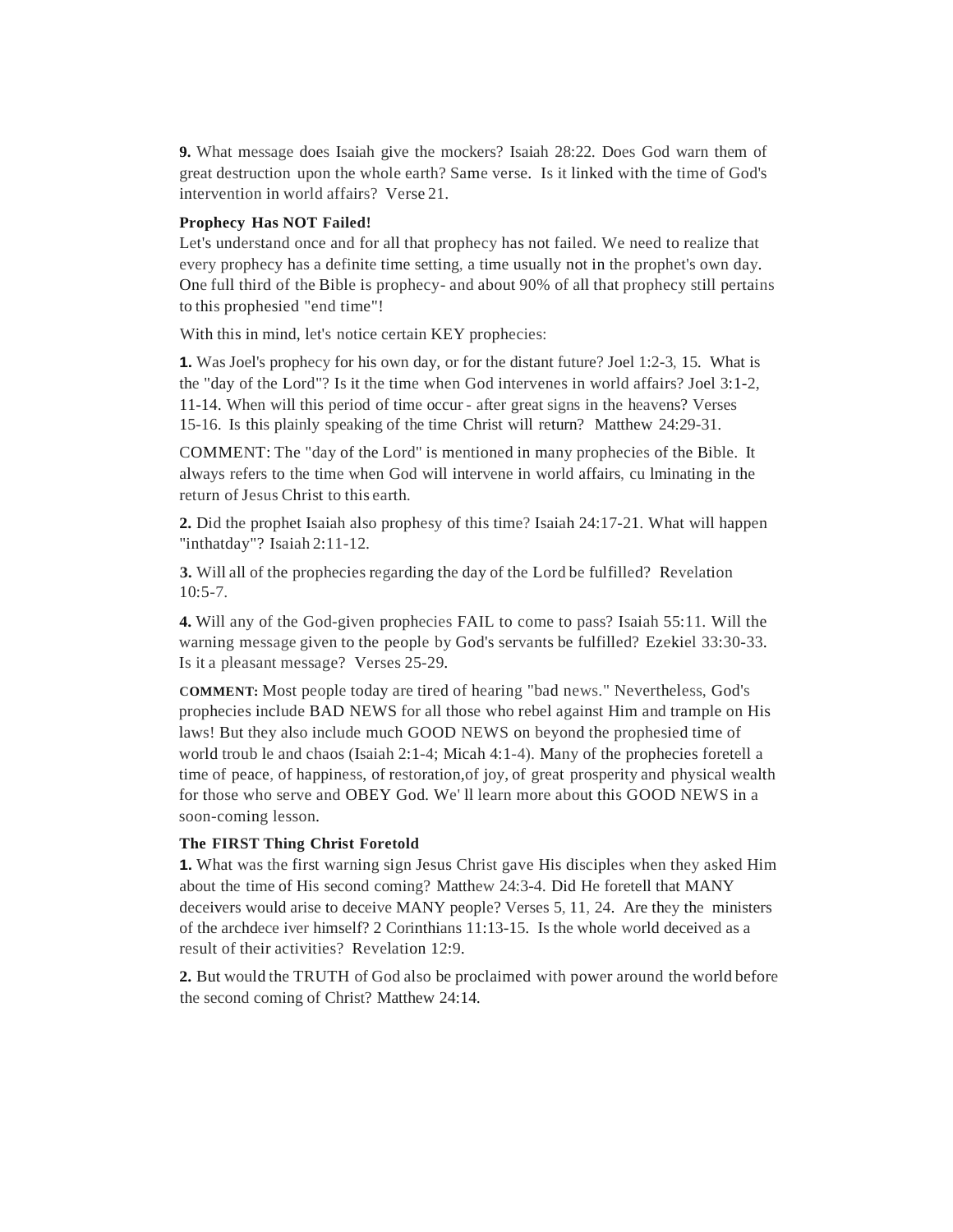**COMMENT:** God will not leave the world without a warning witness. Today, His servants are powerfully proclaiming Histruth worldwide via the media of radio, televisionand the printing press. You are studying His message right now, as you study your Bible with this Correspondence Course.

**3.** In the meantime, would the deceivers become extremely active? 2 Timothy 3:13. Would men have only a "form" - an outward show - of godliness? Verse 5. Wasn' t Paul clearly speaking of these "last days" - our perilous age? Verse 1.

**4.** Did Jesus predict that some of the false teachers would even claim He has already returned? Matthew 24:23-26.

**COMMENT:** As we'll see in the next lesson, there will not be the slightest doubt that Christ has returned when His second coming really does occur!

#### **When Will Christ Return?**

Perhaps you have heard preachers declare: "The Lord may come tonight." But, is it true the second coming of Jesus Christ could occur at any minute? What did He Himself say - Jesus warned: "Take heed that ye be not deceived"!

**1.** What is one of the deceits the false ministers would preach? Luke 21:8. Notice the words "the time draweth near."

**COMMENT:** According to the original Greek in which the New Testament was written, the false message of those pretending to be the ministers of Christ is: "The time HAS COME near," or "The time is at hand" (RSV). In other words, "The Lord may come tonight."

What about it, then? Could Christ return at any moment?

Your Bibl e teaches that there is a definite sequence of events which must occur first! Study carefully ALL of Matthew 24, Mark 13 and Luke 21. These chapters clearly reveal that there is a time-table of prophecy - that certain definite events must occur before Christ returns!

**2.** Did Christ explain clearly that certain events would have to take place before the "end"? Luke 21:9-11.

**COMMENT:** Notice that the King James English of 1611 is not at all clear in verse 9. Instead of "by and by," the original Greek phrase is better translated "immediately." Parallel accounts in Matthew 24:6 and Mark 13:7 correctly answer "the end is not yet."

**3.** But once the terrible events Jesus enumerated in Matthew 24, Mark 13 and Luke 21 finally begin to occur, will they all be completed in the lifetime of one generation? Matthew 24:34; Mark 13:30; Luke 21:32.

#### **The "Signs of the Times"**

There is a parallel to the widespread lack of understanding of God's prophetic timetable for the return of Jesus Christ. The Jews at the time of His first coming also lacked understanding and did not fully recognize or accept Christ as the prophesied Messiah.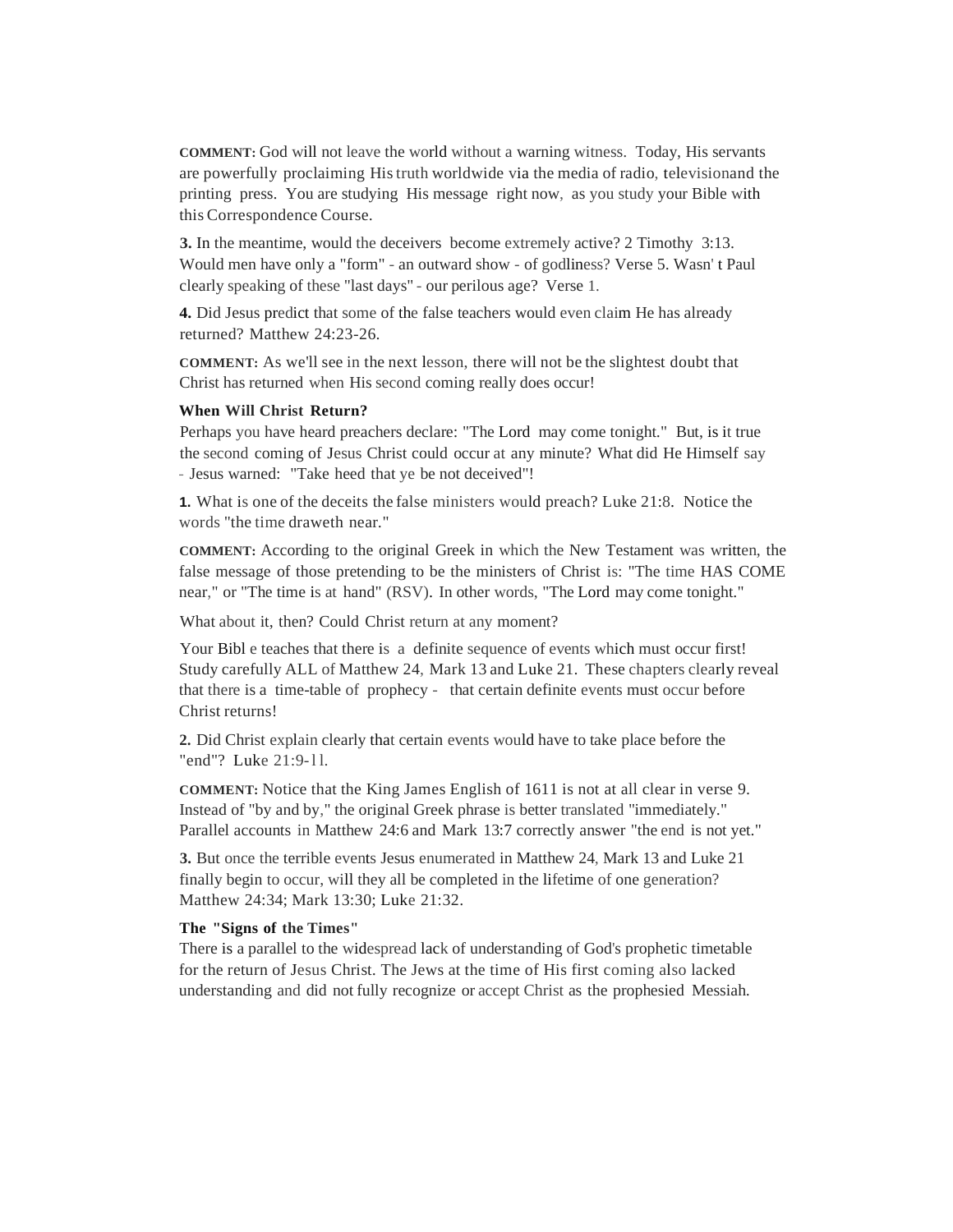Jesus told the religious leaders of His day that the "signs" accompanying His ministry should have been proof enough that He was the prophesied Christ. The Old Testament prophecies, with which they were thoroughly familiar, had predicted the exact time and maimer of His appearance!

Yet they refused to believe Him!

**1.** What did these scoffing Pharisees and Sadducees ask Jesus to show them? Matthew 16:1. HowdidHeanswerthem? Verses2-3.

**COMMENT:** The religious leaders of Christ's day didn't understand the "signs of the times." Yet they had been taught the Messiah was to come, for that very message was repeated in nearly every book of the Old Testament. In verse 3, Jesus showed them they could understand - if they really wanted to!

**2.** What additional sign - besides the plain Old Testament prophecies they already knew did Jesus give? Matthew 16:4. What was the "sign of the prophet Jonas"? Matthew 12:39- 40.

**COMMENT:** Atheists and agnostics scoff at the Biblical record of "Jonah and the whale." Nevertheless, Jesus told the Pharisees that He would be in His grave for the same length of time Jonah was in the great fish. This was to be the special "sign" to His generation that He really was the prophesied Christ!

3. Did that sign come to pass? Read Matthew 27:57-66 and 28:1-6 and 28:1-66. Notice especially verse 6.

COMMENT: Two women came to see the tomb where Christ had been laid. When they arrived, they found it empty. They were told that Christ had risen - "as he said" - after three days and three nights.

The sign had come to pass!

Jesus proved beyond the shadow of a doubt that He was the prophesied Messiah and Savior of mankind!

#### **Might it be "Signs" of OUR Times?**

**1.** As Jesus explained to His disciples the exact SEQUENCE OF EVENTS that would precede His intervention (Matthew 24:3-41), what else did He say would occur in the end time besides the coming of many false prophets? Matthew 24:6-7.

**COMMENT:** World War I commenced in 1914. Ever since, nation has continued to rise against nation, and kingdom against kingdom. Just since World War II alone, there have been over 150 armed conflicts around the world! We are now merely in a lull between rounds two and three of World War!

**2.** Is famine one of the major signs indicating that Christ's intervention in world affairs is very near? Matthew 24:7.

**COMMENT:** The first decade or so after World War II, food production kept up with population in the underdeveloped countries. But the tables turned in 1958, a crucial year.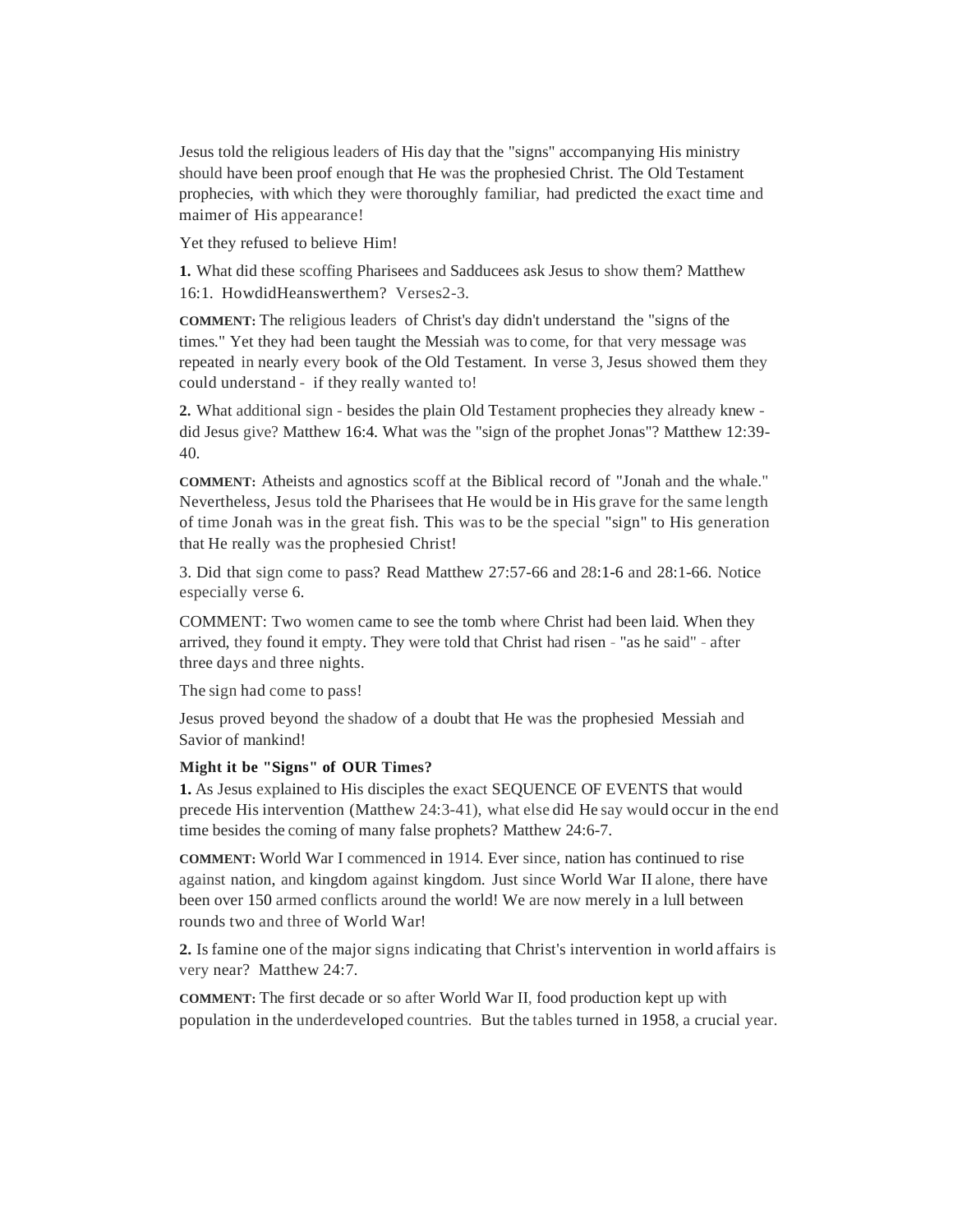From that time till this, the stork outraced and passed the plow. More and more had less and less to eat.

Since 1958 the crisis has generally grown worse. The first shocking blow came in 1965-1966 with severe drought and threatening famine in India.

Disaster was barely staved off in 1966. What will happen the next year the world faces drought and famine? Remember: every year world population grows another 70 million. Every three years the equivalent of another United States is added to the world's population! Many areas of the world face a severe crisis as population passes food production.

In Central and South America, some of the most miserable and depressing poverty can be seen. Yet, in several of these nations the population is expected to double within 25 years! This was once thought to be impossible.

The facts of lagging world food production, combined with the reality of the population explosion, add up to one thing: a crisis of awesome proportions is exploding on the world's doorstep! The several million dying each year now from starvation could soon be multiplied a hundred times. Hundreds of millions of human beings now drawing breath could perish in world-girdling famines! It is not at all a pleasant thought to contemplate. As one writer put it, "We shall see them doing so on our television sets."

But worse, even our affluent nations are not immune to this dire threat!

#### **Killer Diseases** - **Global Pandemics**

**1.** What else was prophesied to occur after famine? Matthew 24:7. Isn' t pestilence partly the natural result of food shortage?

**COMMENT:** The way is already prepared for a revival of pestilence. More and more crowding means more waste and refuse, more garbage, more pollution of the water, air and land. And more disease!

Huge concentrations of population are ready-made tinder boxes of potential disease epidemics. Under crowded cond itions, an epidemic can spread from person to person like wildfire. All the great pestilences of the past were just such contagious diseases.

It is not inconceivable that a flu epidemic similar to the one in 1918 could strike. Despite medical science, disease germs, bacteria and viruses have built up an amazing resistance to the "wonder drugs" of a few years ago. Through mutation and adaptation, the ir resistance to man's drugs and vaccines is becoming even greater. It is very possible that a super-flu or other deadly pestilence could sweep the world, killing millions!

Rememberalso that modem man already livesin an environment of poisons. He inhales poisonous, polluted air, drinks contaminated water, and eats pesticide-laden foods. The inevitable result is that the heart, lungs and the entire body in general are weakened, thus lowering resistance to disease, which nearly always strikes the weakest first!

Jesus Christ told the truth bluntly, plainly, without equivocation. He said the world would experience vast disease epidemics in the end time!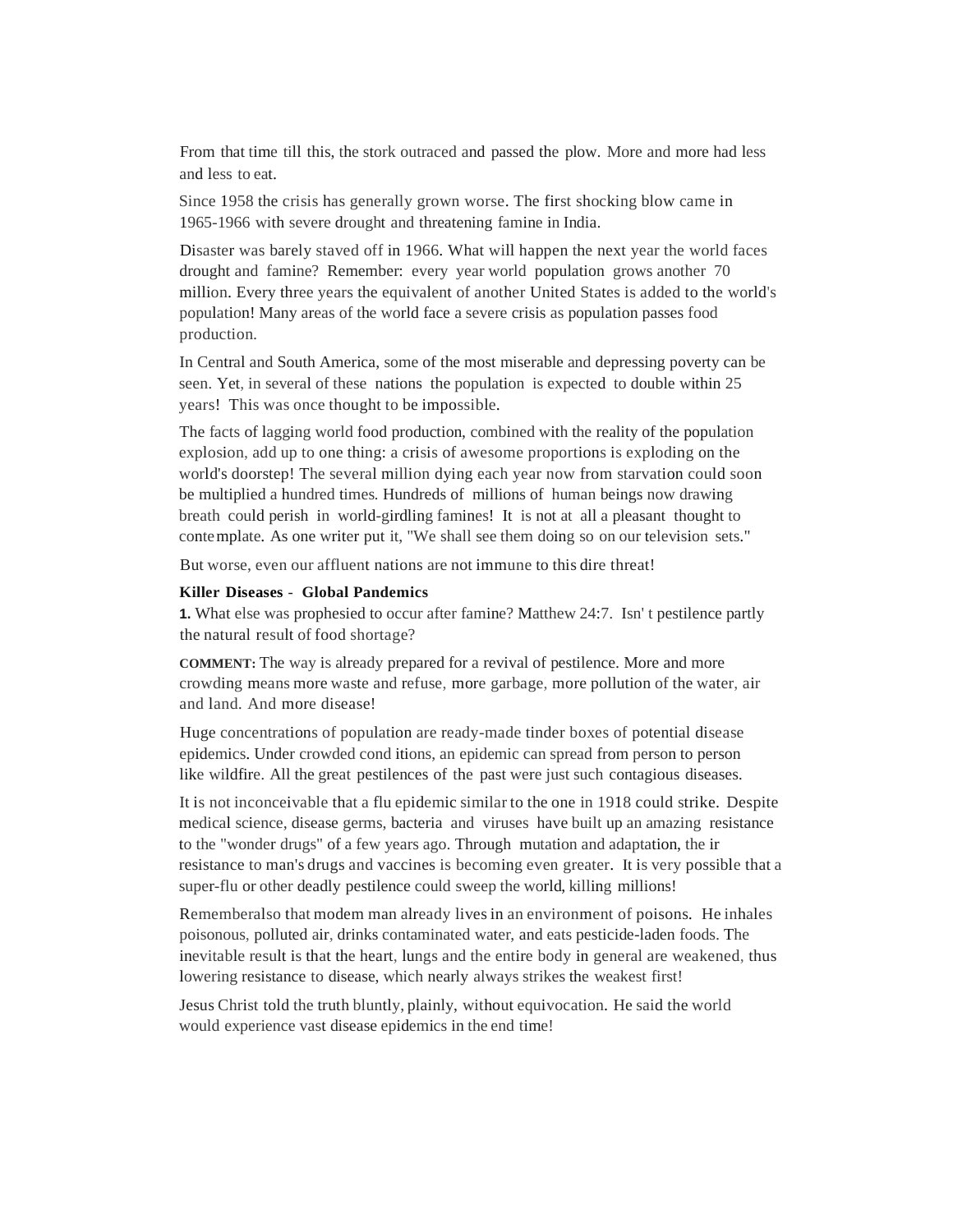Medical experts are growing increasingly alarmed when they study the wo rld situation. They see growing signs of such epidemics. Plagues of cholera have already struck East Europe, Asia and Africa. Even bubonic plague - the "Black Death" of the Middle Agesis making a comeback today!

Dr. Paul Ehrlich, studying the population exp losion in the world today, drew a picture of what could very easily occur in the future. In one of his seemingly prophetic scenarios, he foretold the dire possibility of vast disease pandemics taking multiple millions oflives as a new, drug-resistant strain of some major disease broke out and quickly spread around the world!

Such a possibility frightens medical authorities because it is NOT mere "science-fiction" With the advent of huge jetliners and the tremendous intercontinental air and ship traffic of our age, such diseases could be spread around the world very quickly!

Jesus' words, spoken over 1900 years ago, were certainly prophetic. The next few years will reveal precisely how much so!

## **Earthquakes!**

**1.** What else will happen with increasing severity? Matthew 24:7. When earthquake activity reaches a peak, will men at last begin to recognize that GOD is intervening? Isaiah 2:19-21.

**2.** Are the signs Jesus foretold only the beginning of sorrows? Matthew 24:8. If this prophesied time of world trouble were allowed to continue, would there be anyone left alive? Verses 21-22.

COMMENT: Famine, disease, pestilence, earthquakes and other disruptions of nature are taking an increasing toll of human life today. And as we have seen, world lea ders everywhere are afraid that man 's destructive capability will annihilate all life on earth!

#### **The "Four Horsemen" in Revelation**

**1.** Doesn't Revelation 6 picture the same conditions Jesus described in Matthew 24, but in symbolic terms? Revelation 6:2-8.

**COMMENT:** These four horses and horsemen represent the four major world conditions Jesus said would exist at the end of this age - all increasing in severity and overlapping in their effects on the entire world!

The white horse represents the increasing number of false ministers preaching a false Christ and false ways to "salvation." The red horse pictures the increasing tempo of the ravages of wars. The black horse - increasing famine. And the pale horse - rampaging diseases.

**2.** What tremendous toll of life will be taken by these "four horsemen of the Apocalypse"? Revelation 6:8.

**COMMENT:**Just imagine, if you can, ONE-FOURTH of mankind dying during a period described as only the BEGINNING of sorrows!!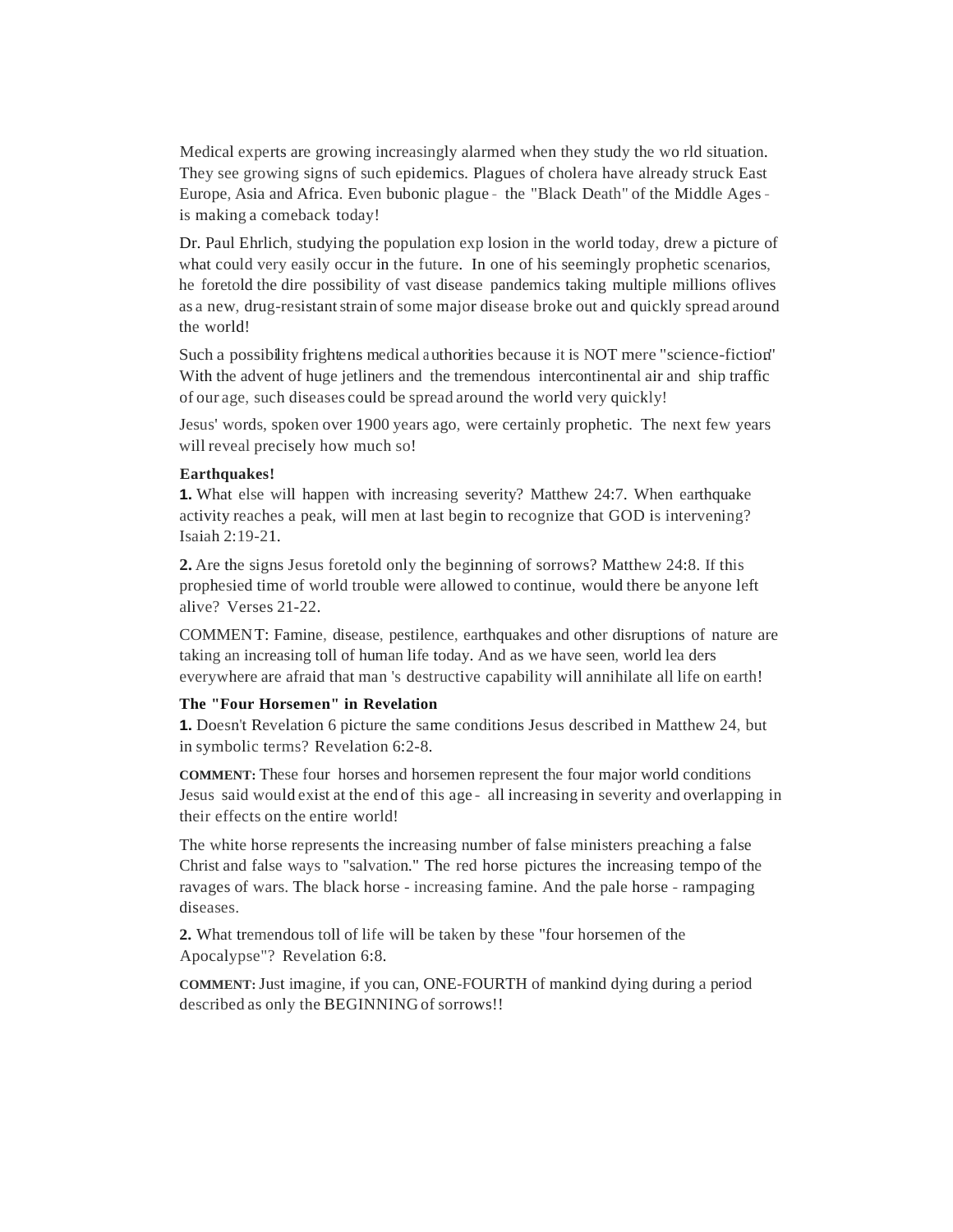But let's not forget that man is bringing this horrible suffering and death upon himself! Jesus knew that man, left to his own devices, would so afflict himself and would ultimately destroy all life - unless something totally unforeseen occurred to stop it. That is why He has promised to intervene in world affairs. Jesus Christ is coming soon to rescue us from ourselves because man has just about reached the end of his rope!

#### **The "Abomination of Desolation"**

**1.** What was another sign Jesus gave to indicate when "the end" was near? Matthew 24:14-16.

**2.** Did Jesus identify the "abomination of desolation" as that one which was spoken ofby the Prophet Daniel? Verse 15.

**3.** What was Daniel told about a desolating abomination? Daniel 12:11. Would it exist in the end time? Verses 4, 9.

**COMMENT:** Notice that this abomination is something which occurs in the vicinity where sacrifices are being made.

**4.** Where else does Daniel mention an "abomination of desolation"? Daniel 11:31.

**COMMENT:**Verse 31 was once fulfilled in ancient history. Most Bible scholars concede that most of the eleventh chapter of Daniel was fulfilled in history by the struggles of the Seleucidae of Syria and the Ptolemies of Egypt - called the kings of the North and the South by Daniel.

Verse 31 was once fulfilled when Jerusalem was conquered and the Temple of God was desecrated by Antiochus Epiphanes, king of Syria, in 168 B.C. (See Rawlinson's A Manual of Ancient History.)

**5.** But Jesus said the "abomination" was still future, didn't He? Matthew 24:15; Mark 13:14; Luke 21:20-24, especially verse 20.

**COMMENT:** Then at least a part of Daniel 11 must also be DUAL! And no wonder, for we find the chapter concludes with the "time of the end" (verse 40) - leading up to the resurrec tio n of the sa in ts (chapter 12:2). (In the original text, there is no chapter break between Daniel 11 and 12.)

But what is the "abomination of desolation" prophes ied for the "time of the end"?

Putting Bible prophecy and historical fulfillment together, we can get an idea of what this abomination of desolation will be. Historically, the abomination of desolation occurred when Antiochus Epiphanes moved against Jerusa lem with his armies. The latter-day fulfillment occurs when invading armies are again set up against Jerusalem (Luke 21:20). These armed forces will then crush and spoil the city (verse 24), stopping whatever daily sacrifice may be instituted by the Israelis. These actions by the brutal occupying armies will be a great abomination for the entire city and cause the desolation thereof.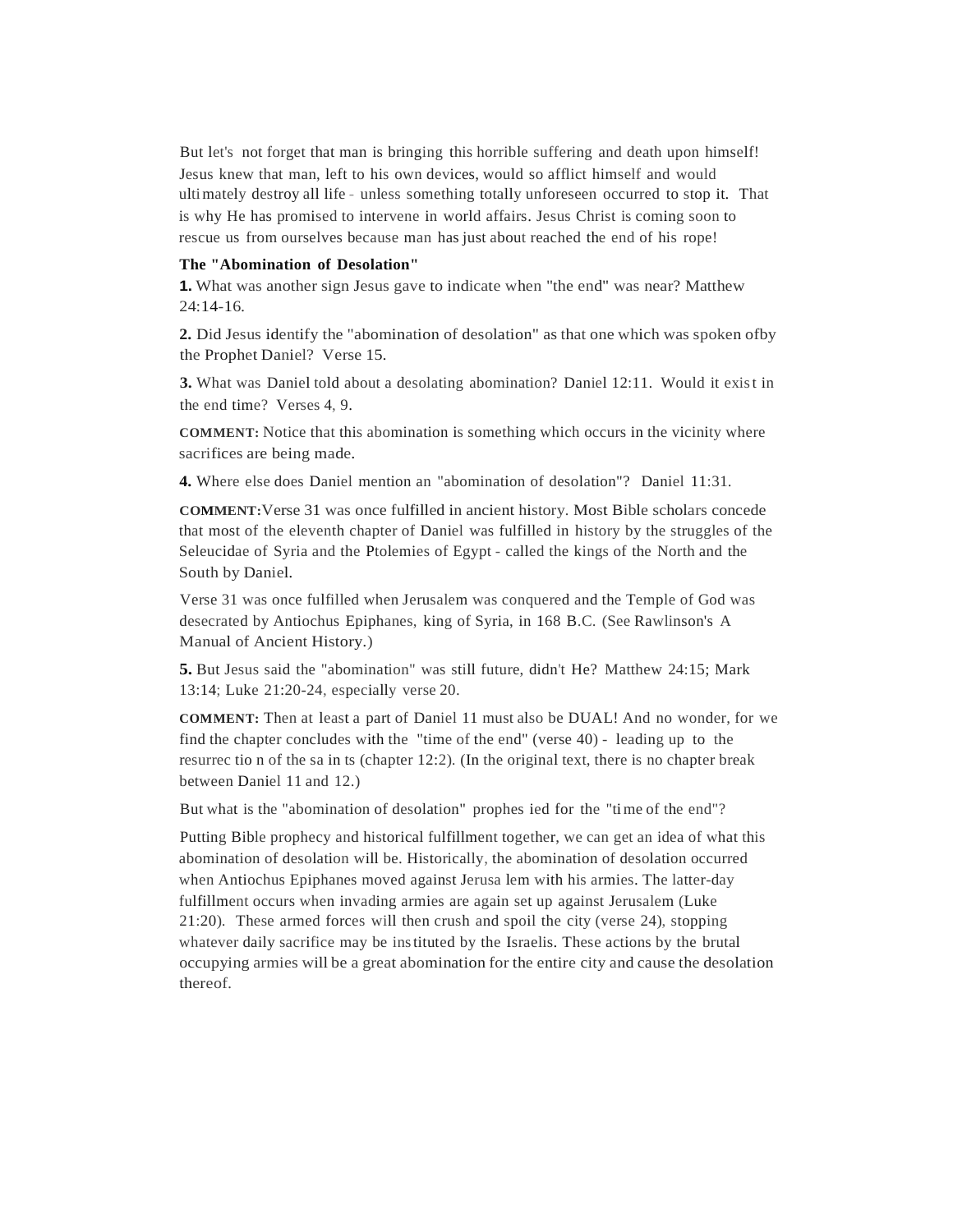The modem "abomination of desolation" (Matthew 24:15), or "that maketh desolate" (Daniel 12:11), therefore will be vicious and catastrophic troubles caused by invading armies in Jerusalem.

#### **Will there be Sudden Destruction!**

**1.** Will there he warfare at the same time in the Middle East? Luke 21:23-24. Will the city ofJ erusalem be captured? Verse 24; Zechariah14:1-2. By whom? Same verses.

**COMMENT:** Some have wondered if Jerusalem's destruction by the Gentile Roman armies in 70 A.D. was the fulfillment of this proph ecy.

The presence of Roman ann ies in Jerusalem in 70 A.D. was only a type of what is to occur in the near future. The Roman legions which conquered Jerusalem then were only a type of MODERN legions which will soon again surge through the Middle East.

A.D. 70 was not "the END"! The "day of the Lord" did not arrive then!

**2.** Will half of Jerusalem's population eventually be carried away and the whole city looted? Zechariah 14:2. Will this time be especially hard on women? Same verse.

**COMMENT:** This is why Jesus warned "WOE" to pregnant and nursing women (Matthew 24:16-19). It will be very difficultfor them to escape!

**3.** Will this future military action in the Middle East threaten to engulf the whole world? Matthew 24:21-22. Will this time of "great tribulation" that ensues - this time of unequaled strife and bloodshed invo lving weapons of modem warfare - threaten to utterly extinguish all life on earth? Verse 22.

**COMMENT:** This is the very time Jesus Christ must intervene. Never before in man's history has he been able to destroy all life on this planet. These prophecies can only refer to this latter day and the immediate future!

#### **World's Population being reduced**

**1.** Does the Bible prophesy a great future war? Revelation 9:14-18. How many will die in this terrible conflict? Verses 15, 18.

**COMMENT:** Horrible as it sounds, the millions who died in World War II will be as nothing compared to the enormous decimation of human life just ahead! Roughly onethird of the human race will die in this war. And remember, this death toll is in addition to the number of others who will die of famine and disease!

**2.** What will happen to the armies that attack Jerusalem? Zechariah 14:12; Revelation 19:19-21.

**3.** In summary, what does Isaiah prophesy concerning the earth's population when Christ returns? Isaiah 24:1, 3. Why? Verses 5-6. What is the number of the "few" people still alive compared to? Verse 13; Isaiah 17:4-6.

"Watch You Therefore ..."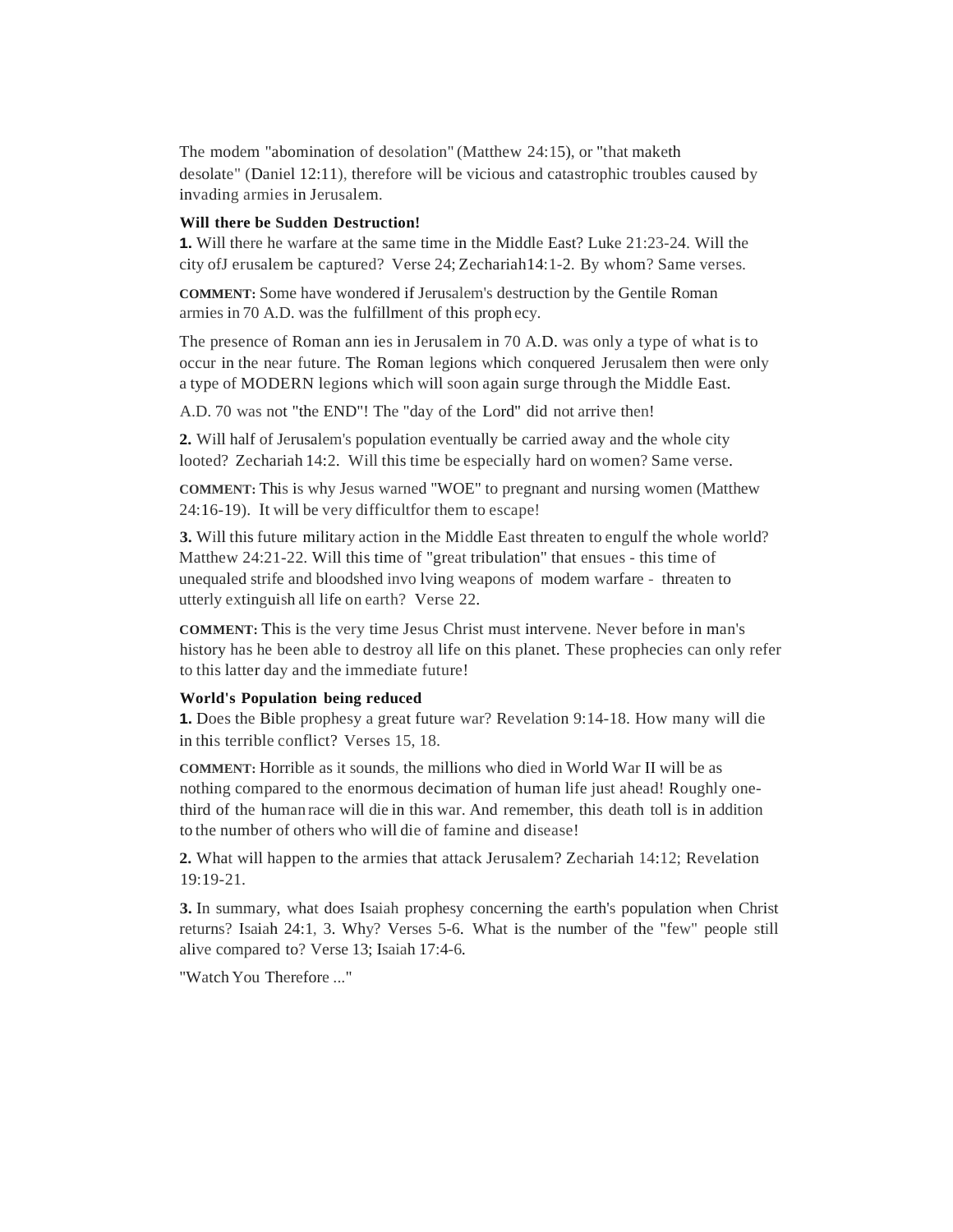**1.** Will Christ's coming catch most people unawares - their minds completely occupied with their own problems, hopes, fears and pleasures- even in the midst of the most terrible times the world has ever known? Matthew 24:37-39.

**2.** Does Christ therefore warn usto take heed and carefully watch for the signs of His imminent return? Luke 21:34-36.

**COMMENT:** Jesus plainly shows us that we must watch world events in order to ESCAPE the trouble mankind is bringing upon itself - lest we be snared by it and unprepared for His coming.

**3.** Will the events - the "signs" - preceding Christ's intervention be difficult to discern? Or will they be as obvious (to those who are watching) as the changing as the seasons? Compare Luke 21:29-31 with Matthew 24:32-33.

COMMENT: Are you watching carefully the step-by-step fulfillment of Biblical prophecies on the world scene? Are you taking diligent heed to Jesus' words of warning ? May God help you to do so!

#### **Is it true that God MUST Intervene?**

When we take a hard, cold, realistic look at present world conditions and trends, they DO point to a fast-approaching WORLD CRISIS of war, starvation, uncontrollable disease epidemics, and the extinction of human life on this planet!

Man simply has no solutionsto these terrifying problems! The further he goes, the more destructive become his efforts. His technology has gotten out of hand - beyond his capacity to control wisely.

World leade rs, statesmen, and scientists look at this terrifying world picture and admit they are frightened! They warn us that man's only hope lies in the formation ofa SUPER WORLD GOVERNMENT wielding all authority and power over the nations.

But the nations, hostile against one another, could never form such a government.

Let's face it! Either there does exist a living GOD of supreme mind and total POWER who very soon will step in and intervene in the affairs of this world to SAVE HUMANITY FROM ITSELF - or else the EXTINCTION of all life w ill inev itab ly occur , sooner or later,as man unleashes the awesome forces at his control upon his neighbor!

The next lesson show exactly how God will intervene in this world's affairs to save mankind alive!

## **MINI QUIZ - TEST YOUR MEMORY**

This quiz is designed to help you remember the important facts you learned in the lesson. You simpl y circle or underline each correct answer. After you've finished this test, check your choices with the correct answers listed at the end of the test, and then rate yourself.

**1.** World statesmen warn of: A. impending world catastrophe through warfare. B. world government. C. shortage of armaments. D. under-population.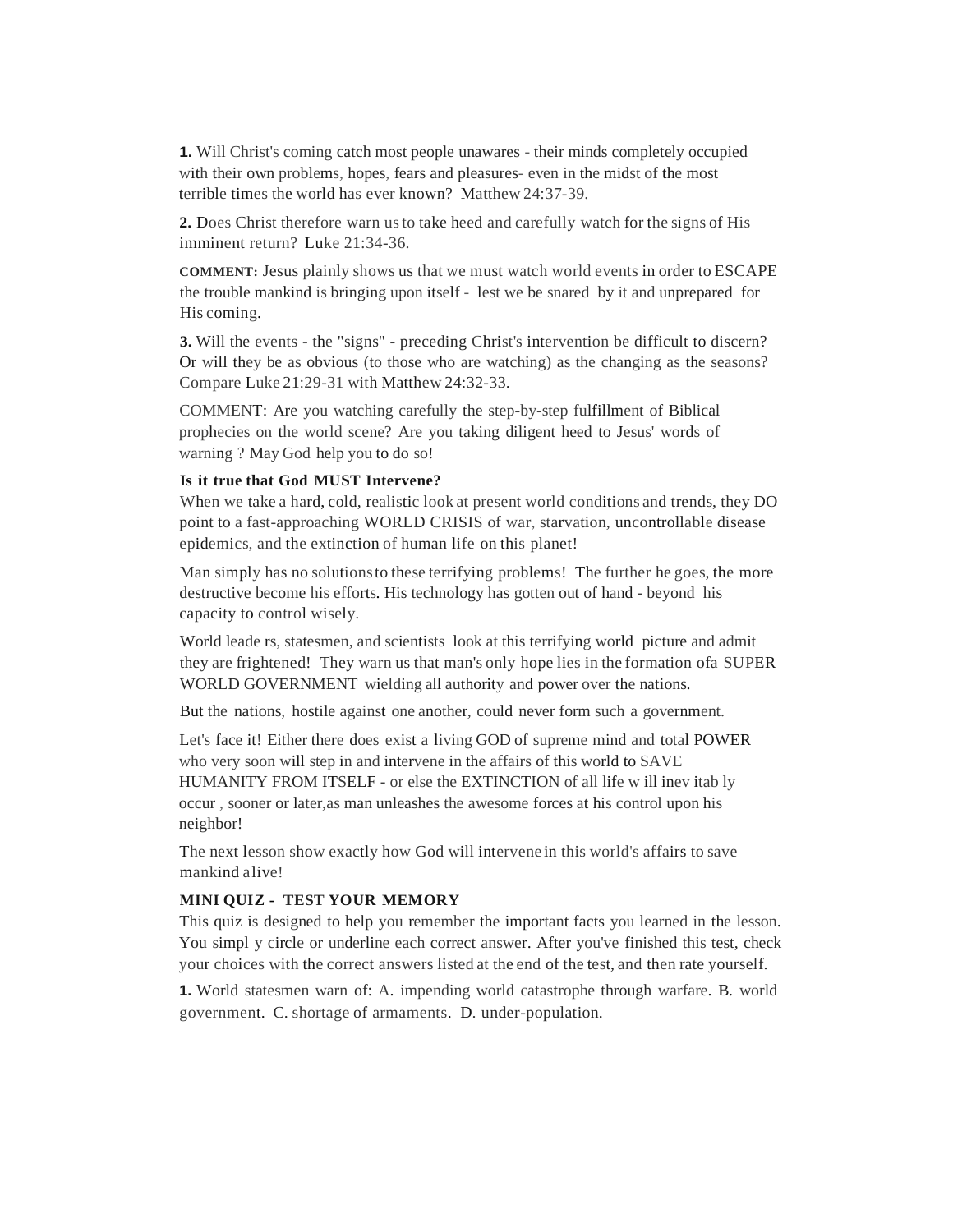**2.** Which of the following is not a threat to human survival? A. Nuclear annihilation. B. Over-popu lation . C. Pestilenc e. D. Co nventional weapons.

**3.** Biological weapons: A. have been proven safe to the user if handled with caution. B. are more expensive that nuclear weapons. C. could render an attacked nation uninhabitable for I00 years. D. are entirely pred ictable as to effects.

**4.** What is man's greatest need in this time of world trouble? A. More time to control pollution. B. More sophisticated weapons of warfare. C. Effective birth-control methods now. D. "A strong hand from someplace."

**5.** Jesus Christ: A. could return tonight. B. gave a sequence of events that must occur before He returns. C. predicted man will annihilate human life. D. predicted none of today's conditions.

**6.** God's general timetable of prophecy: A. is not clearly revealed in the Bible B. is either ignored or declared already fulfilled by most ministers. C. has apparently been revised. D. issomething we were not meant to understand.

**7.** Awesome famines are certain to come: A. because food production is being outpaced by population growth. B. because too many nations possess deserts. C. only because weather is unpredictable. D. only to India and certain other "poor" countries.

**8.** Can pestilence - disease - again bring death to multiple millions in this modem world? A. Wonder drugs and better medical practices make that impossible. B. Not with vaccinations and serum immunizat ion. C. Yes, because our polluted enviromnent weakens man's natural resistance, while helping to create strains of super germs. D. Possibly, but the sick could be quickly isolated.

**9.** The "beginning of sorrows" will actually kill: A. few hundred thousand. B. only the atheists. C. only professing Christians. D. at least one-fourth of mankind!

**10.** Christ's second coming: A. can be accurately pinpointed. B. will catch a few people by surprise. C. will not surprise those who watch world events and are prepared for His coming. D. is being proclaimed by all of professing Christianity today.

#### **TR UE OR FALSE**

**11.** The reason so many prophecies apply to the end time is because they did not come to pass when they were meant to. **T F**

**12.** There have been over 150 armed conflicts in the world just since the end of World War II. **T F**

**13.** The "abom ination of deso lation" does not have anything to do with ann ies at the "time of the end." **T F**

**14.** Half of Jerusalem's population is yet to be taken captive in war. **T F**

**15.** The twenty-fourth chapter oflsaiah shows that no human being will survive the prophesied time of world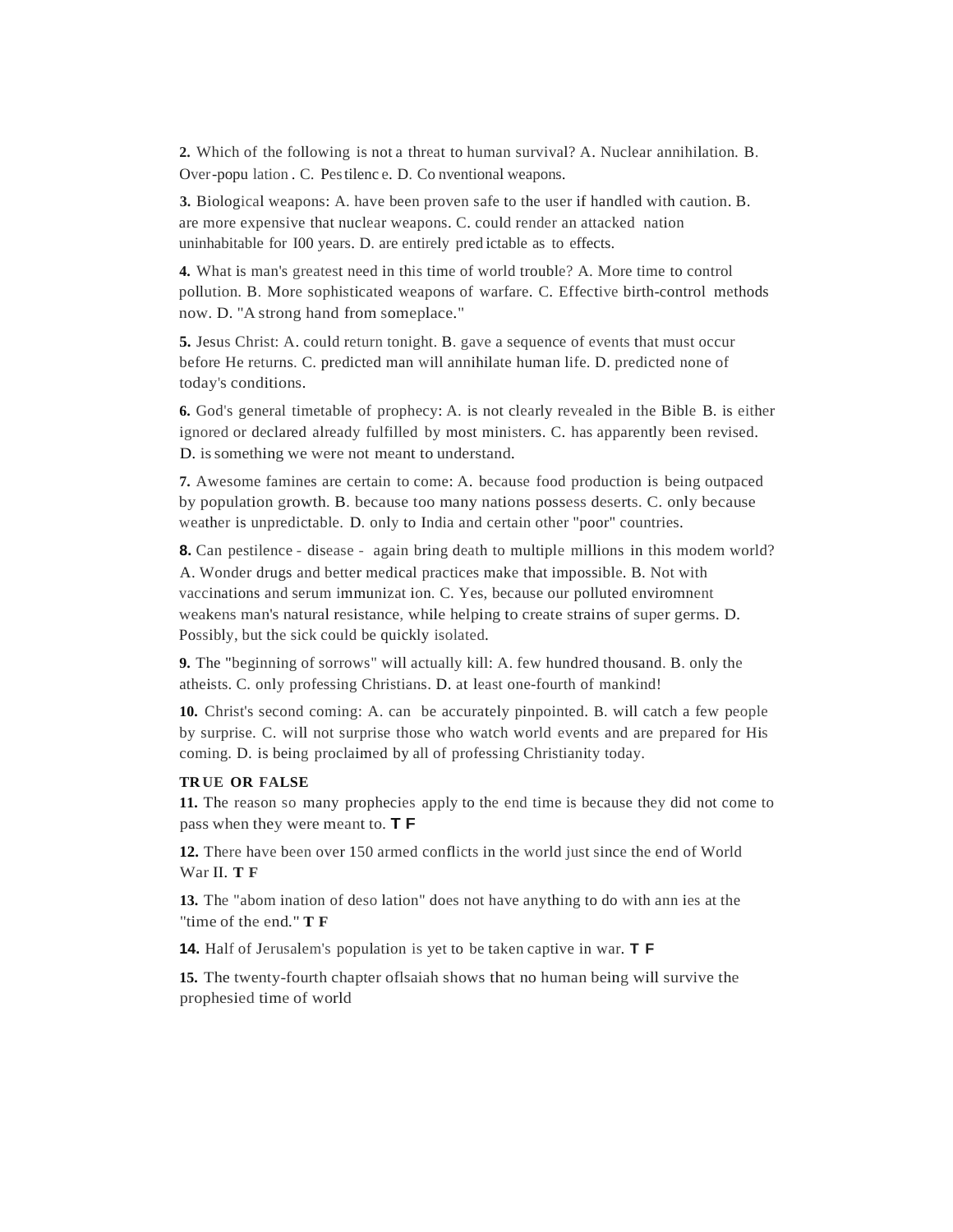## war. **T F MATCHING**

Match the number phrase with a letter phrase.

| 16. Latin America       | A. Population to double in 25 years. |  |  |
|-------------------------|--------------------------------------|--|--|
|                         | B. Already fulfilled                 |  |  |
| 17. Signs of our times. | C. Matt. 25; Luke 22                 |  |  |
|                         | D. Revelation 6                      |  |  |
| 18. Ezekiel             | E. Matthew 24                        |  |  |
|                         | <b>F.</b> Prophet of Israel          |  |  |
| 19. Earthquakes         | G. Prophet to Judah                  |  |  |
|                         | <b>H.</b> False prophets             |  |  |
| 20. Four Horsemen       | I. Religious persecution             |  |  |
|                         | J. Greatest to come                  |  |  |

## **ANSWERS TO QUIZ**

Rate Yourself

|                   |                 |           | $1-A$ 5 - B 9 - D 13 - F 17 - E |  |  |
|-------------------|-----------------|-----------|---------------------------------|--|--|
|                   |                 |           | 2-D 6-B 10-C 14-T 18-F          |  |  |
|                   |                 |           | 3-C 7-A 11-F 15-F 19-J          |  |  |
|                   |                 |           | $4-D$ 8-C 12-T 16-A 20-D        |  |  |
|                   | 13 - 15 Correct | Fair      |                                 |  |  |
| 16 - 18 Correct   |                 |           | Good                            |  |  |
| $19 - 20$ Correct |                 | Excellent |                                 |  |  |

## **WORLD PEACE COMING IN OUR TIME Test for Lesson 2**

- **1.** World statesmen and scientists
- A. predict that world government will come in our time.
- B. are confident that men can bring about world peace.
- C. warn of shortages of nuclear weapons.
- D. warn of the annihilation of all Iife through nuclear warfare.
- **2.** Which one of the following is NOT a grave threat to the survival of all mankind?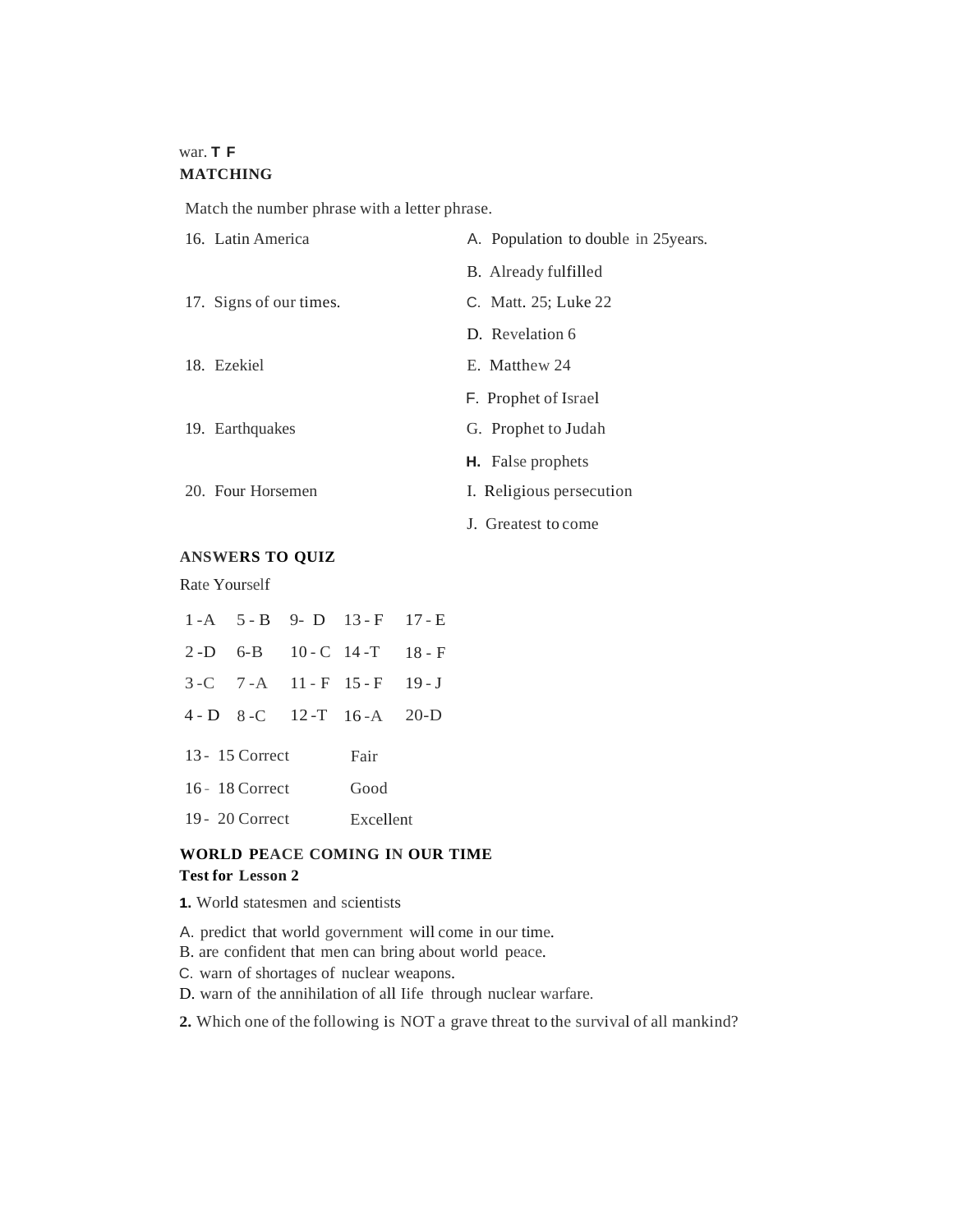- A. Bacteriological warfare.
- B. Globe-girdling famine and resultant diseases.
- C. Conventional, non-nuclear weapons.
- D. Nuclear warfare.
- **3.** According to the experts, biological weapons
- A. could conce ivably render an attacked nation uninhabitable for 100 years.
- B. are entirely predictable as to their effects.
- C. have been proven safe to the user if handled with caution.
- D. are more expensive to produce than nuclear weapons.
- **4.** What is man's greatest need at this time of chaotic world conditions?
- A. More time to control pollution.
- B. More destructive weapons as a deterrent to warfare.
- C. "A strong hand from someplace" to solve mankind's problems.
- D. Effective birth control methods to stem population growth.
- **5.** What does the Bible say would be some of the signs showing we are in the "last days"?
- A. Scoffers saying Christ is not coming back.
- B. Increasing national and worldwide troubles.
- C. People's refusal to face up to the grave realities of the end time in which we're living.
- D. All of the above.
- **6.** God gave Ezekiel a message about national captivity that was
- A. to apply to the end-time descendants of ancient Israel.
- B. to be delivered to ancient Israel.
- C. definite ly not intended for the descendants of ancient Israel today.
- D. so general it can't be applied with certainty to any specific time or people.
- 7. What would people in the "latter days," or end time, be like?
- A. God-fearing.
- B. Truthful.
- C. Rebellious.
- D. Righteous.
- **8.** Has Bible prophecy failed?

A. Yes, because the time setting was always for the prophet's own day and the prophesied events never came to pass.

B. No - about 90% of prophecy pertains to this "end time" and therefore is yet to be fulfilled.

- C. Yes, because the prophets of God were only guessing about future events.
- D. There is no way we can determine this for certain.
- **9.** The "day of the Lord" refers to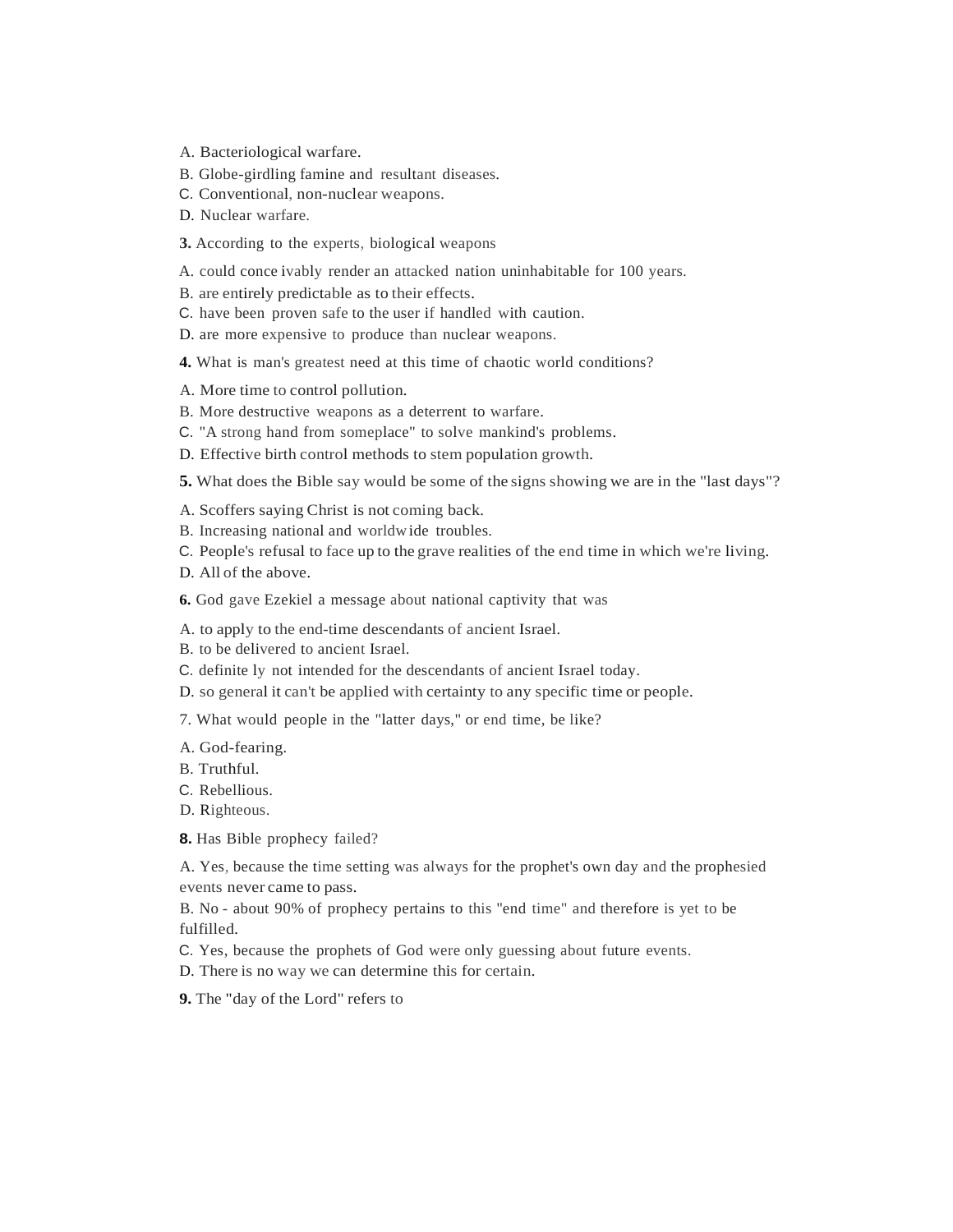A. the time when God will directly intervene in world affairs.

B. a day of worship - Sunday.

C. the day Jesus Christ died.

D. the time when Jesus walked the earth as a man.

**10.** Jesus Christ

A. could return to earth at any moment.

B. predicted none of today's world conditions.

C. foretold a number of world events that would occur before He returns.

D. predicted that man will indeed destroy the human race.

**11.** Where can we find the list of events Jesus said would occur before Hissecond coming?

A. Matthew 24.

B. Mark 13.

C. Luke 21.

D. All of the above.

**12.** How long would it take for the prophesied "end-time" events to dramatically crescendo and be completed?

A. Nearly 2,000 years.

B. Approximately one generation.

C. One thousand years.

D. Six thousand years.

**13.** What wasthe first major sign Christ gave His disciples that would precede His return to earth?

A. The conversion of the world to Christianity.

B. The "secret rapture" to heaven of all true Christians.

C. This world's ministers would begin teaching the truth of God.

D. Many would be deceived by ministers claiming to be the servants of Christ.

**14.** In the end time, Jesus predicted that warfare among nations would

A. occur with increasing frequency.

B. diminish until it was the least of the world's troubles.

C. be the world's only major problem.

D. be effectively discouraged by the United Nations.

**15.** Incredible, widespreadfamine is certain to come

A. because the U.S. government will drastically cut back fann production.

B. as Christ prophesied it would.

C. because many nations possess deserts.

D. to only a few developing countries.

**16.** Which one of the following statements is NOT true?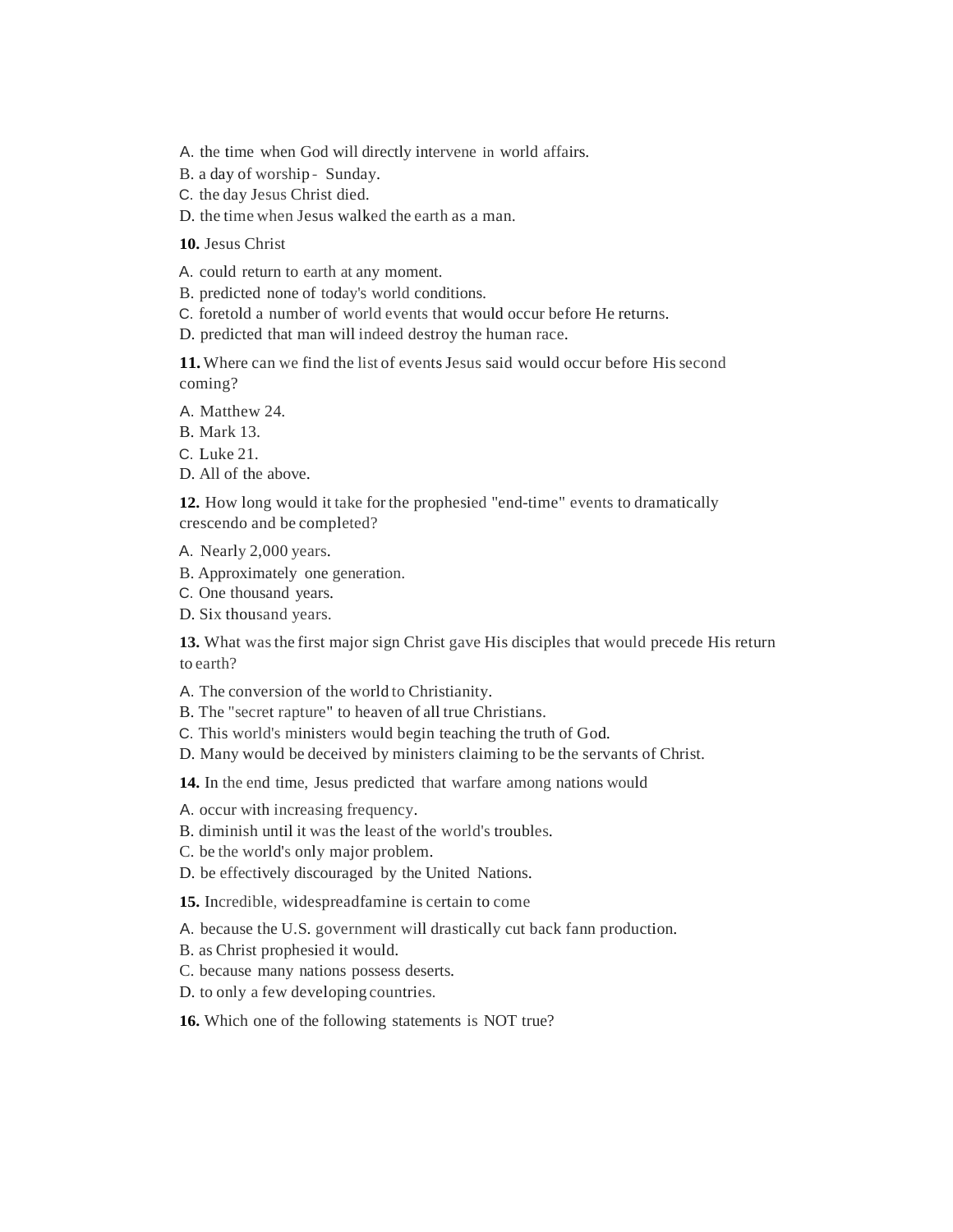A. Hundreds of millions will perish in the coming globe-gird lin g famine that Jesus predicted.

B. The population exp losion will be a contributing factor leading to worldwide famine.

C. Famin e of worldwide proportions will be a major sign indicating that Christ's intervention in world affairs is very near.

D. Widespread famine could not happen in the developed countries of the Western world.

**17.** Christ foretold that vast disease epidemics would

A. be prevented by modem miracle drugs.

- B. strike at the close of this age.
- C. occur only in the Middle Ages.

D. not be a sign that His coming is near.

**18.** What factors would contribute to the emergence of pestilence - great disease epidemics - in the world?

- A. Severe food shortages.
- B. Huge concentrations of people such as we find in many large cities of the world.
- C. Pollution of all types which inevitably weakens the body's resistance to disease.
- D. All of the above.

**19.** Erupting volcanoes, earthquakes and other disruptions of nature

A. have not been increasing in frequency and intensity.

B. are diminishing yearly.

C. are other indications Christ gave which would show we are living in the end time.

D. have always occurred and are no cause for us to take special notice.

**20.** How are the first four world conditions Jesus mentioned in Matthew 24 represented elsewhere in the Bible?

A. As four horses and horsemen (Revelation 6:2-8).

- B. As four angels (Revelation 16:14-15).
- C. As the seven trumpet plagues (Revelation 8:9; **11:**14-19).
- D. As the seven last plagues (Revelation 16:1-21).

**21.** The toll of human life that will be taken by the "four horsemen of the Apocalypse" is

A. a few thousand people at the most.

- B. nearly all the earth's inhabitants.
- C. one-fourth of the world's population.
- D. not given in the Bible.

**22.** What special sign would clearly show that the end of the age and Christ's coming are very near?

A. This world's churches preaching a gospel about the person of Jesus.

B. Christ's gospel of the Kingdom of God being proclaimed in the world as a witness to all nations (Matthew 24:14).